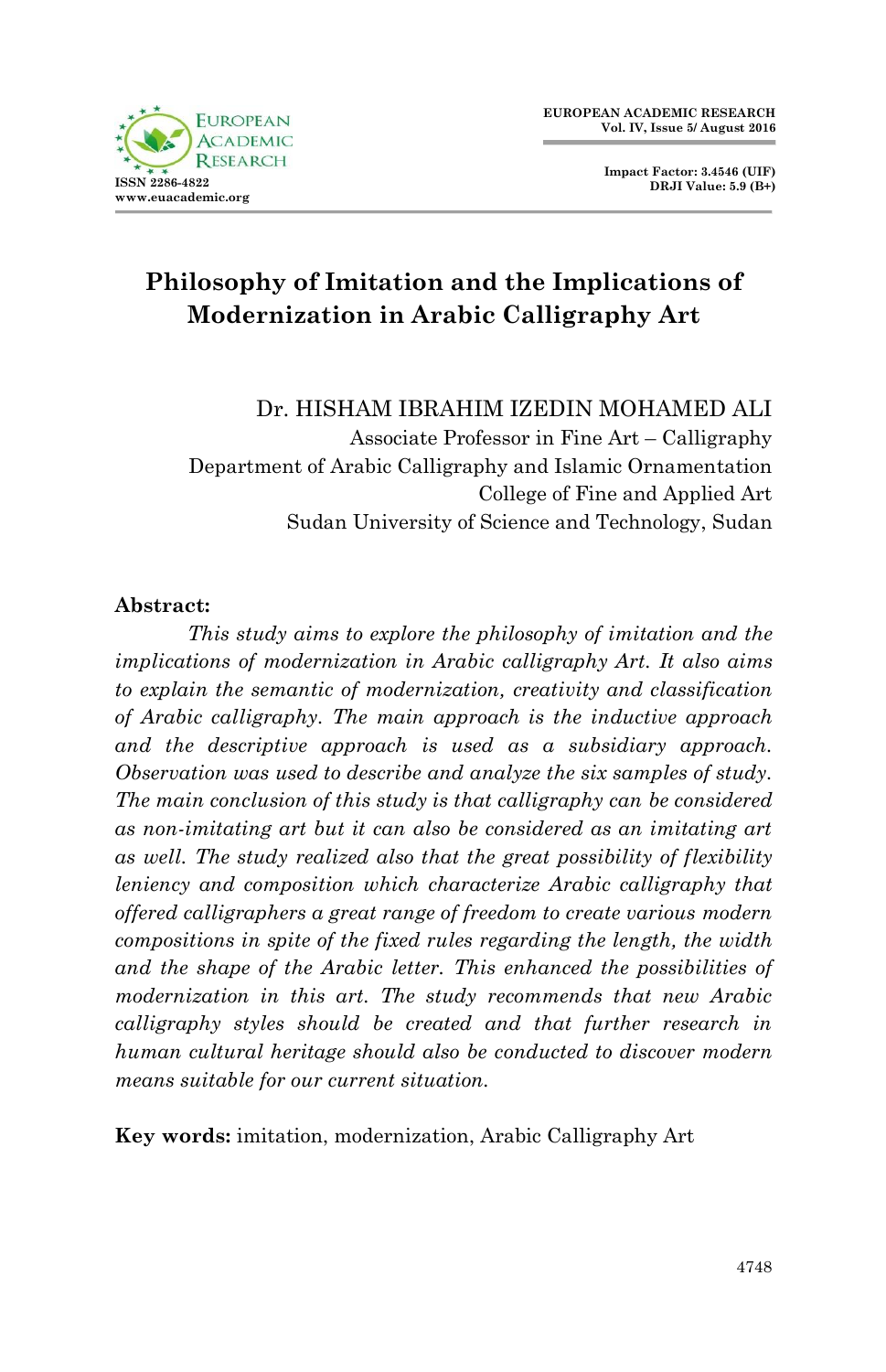## **INTRODUCTION:**

Arabic calligraphy Art is the creative art that distinguished the Islamic Civilization and it is different from other letters in other languages. Beside its main function in transforming and documentation of knowledge it has its artistic value. Calligraphers worked hard to preserve and develop it to make this function very clear till it became a real artistic domain in the fine art. This significant feature is one of the most important aspects of the Arabic civilization. It also expressed the unique Arabic philosophy by the additional artistic value to the text which enriched the meanings in an artistic and creative manner. As a result calligraphy played a very important role as a creative artistic element which was developed since the early Hijra centuries till our modern time. Exact and harmonious constructions reflect the beauty of this art. Calligraphers were able to achieve such wonderful artworks that reflected their vision on beauty and excellence. This development continued ever since till modern researchers and critics examined the modern achievements in this field and argued about the real role of modern calligraphy and its artistic philosophy. Thus this study aims to explore the philosophy of imitation and the impact of modernization on Arabic calligraphy Art.

### **THE PROBLEM OF STUDY:**

Art in general remained very much bound to reality, also it reached a high level of abstraction. Arabic calligraphy as an art which reflects the development of human ideas and culture, has certain features and artistic values and expressions as much as the different shapes of its letters. Some critics still consider that Arabic calligraphy is imitating the rules set by ancient calligraphers without any chance of creation or modernization. Most of the modern Arabic calligraphy is dominated with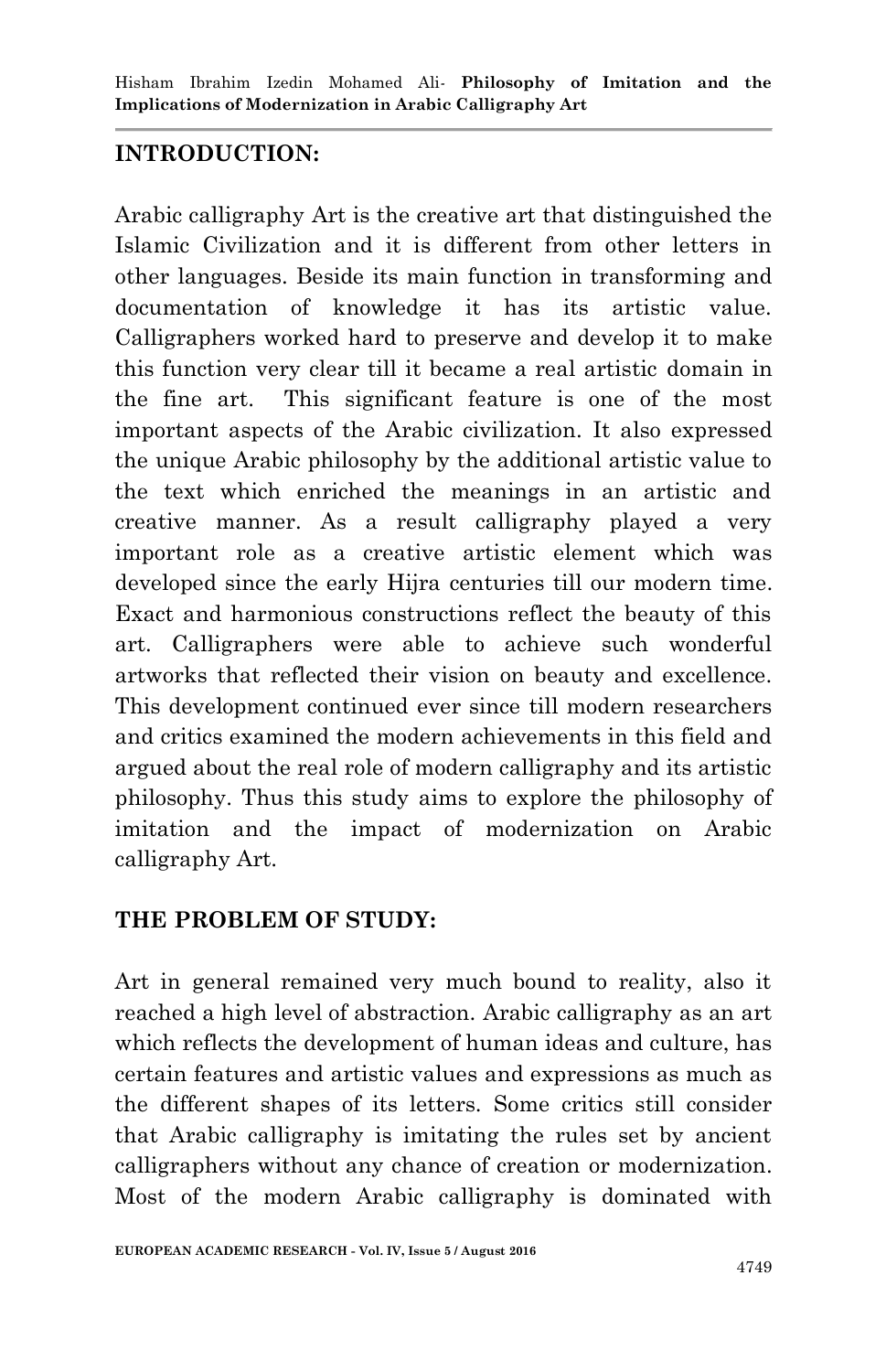modern abstract features. Other critics regard Arabic calligraphy as an art with far reaching beauty which distinguishes it from other letters in other languages. This study aims to explore these different intellectual opinions. The study summarizes the problem of study in the two questions:

- a) What is the philosophy of imitation and the implications of modernization on Arabic calligraphy Art?
- b) Is Arabic calligraphy Art classified as imitating or nonimitating art?

#### **OBJECTIVES OF THE STUDY:**

This study aims to:

- a) Explore the philosophy of imitation and the implications of modernization on Arabic calligraphy Art.
- b) Explain the implications of modernization, creativity and classification of Arabic calligraphy Art.

### **THE IMPORTANCE OF THE STUDY:**

The importance of study lies in:

- a) It explains the philosophy of imitation and the implications of modernization on Arabic calligraphy Art.
- b) It clarifies the implications of modernization, creativity and classification of Arabic calligraphy Art.

#### **SCOPE OF THE STUDY:**

Arabic calligraphy Art / Imitation/ Modernization.

#### **TERMS OF STUDY:**

For the purposes of this study the following terms shall have the meaning mentioned herein after: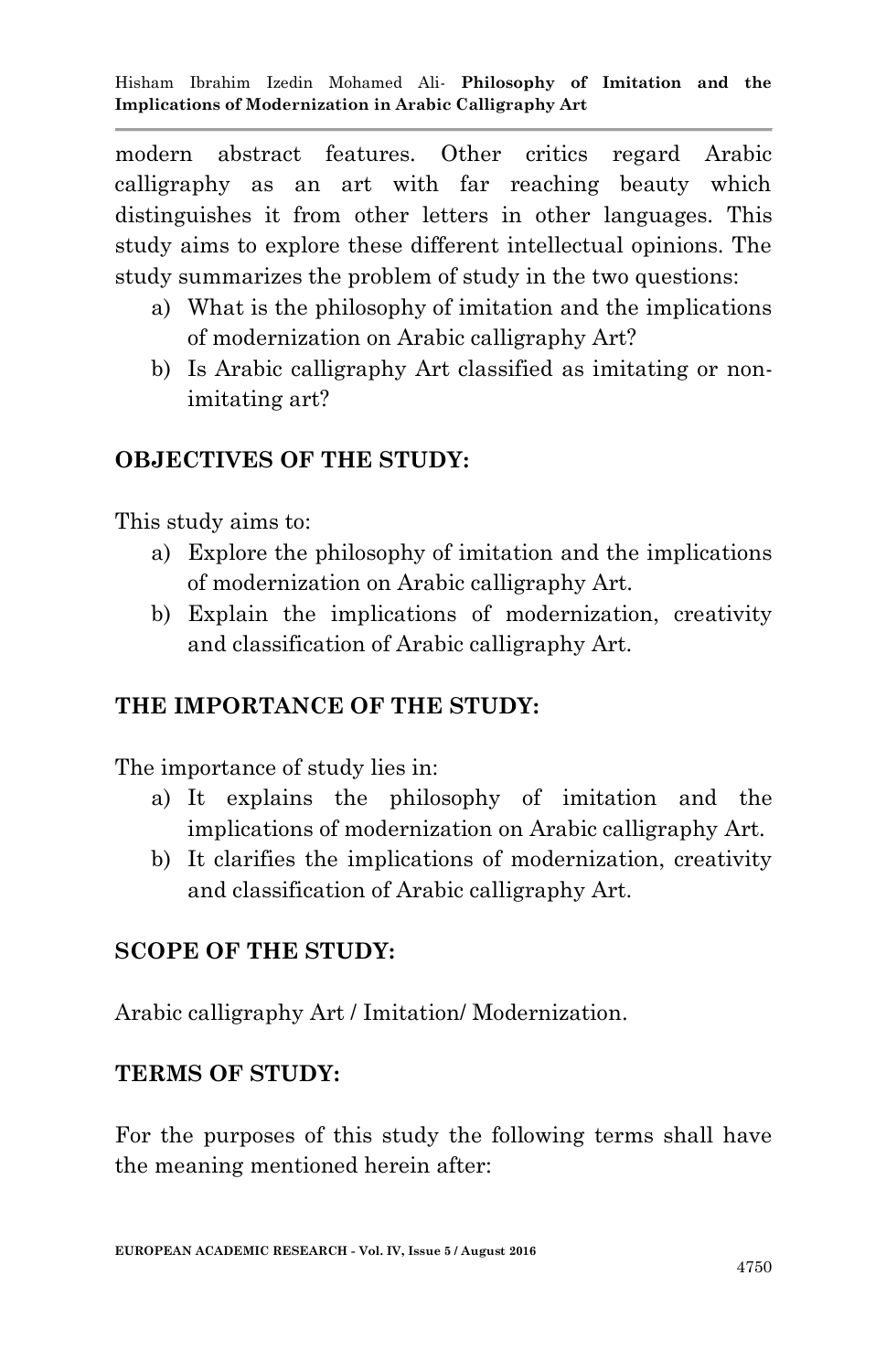#### Arabic calligraphy:

The forms of Arabic letters which appear in a beautiful well organized manner, formerly called *Al Aqlam.* Arabic calligraphy is governed by strict rules that should always be followed by calligraphers to produce geometric artistic shapes. *Kufi, Thulth, Naskh, Riqqa, Diwany, Taali,* are the most well-known types (Sheshter, 1987).

*(Alani*, 1995) described calligraphy as an art to draw Arabic letters which in a geometric, artistic, and ornamental manner to express the meaning as well as the form.

## Balanced lines:

It was so called because it showed always straight lines with different angles. These are the geometric lines that reflect stability and strength. They are usually drawn using a ruler and other equipments *(Al Huseiny*, 1988).

### Lines in Fixed ratio:

According to ( *Zanoun*, 2001) these are lines which are drawn in a certain geometric ratio to each other. They are always governed by the ratio to the (*Alif, A in Arabic*). Letters are written either connected or not connected in a fixed ratio based on strict geometric rules.

# **THEORETICAL FRAME:**

### **Simulation as a meaning and as a term:**

*(Al jouzu,* 1981) mentioned that it is almost certain that the Arabs took the term simulation from the Greeks. It is irrelevant to mention that in Arabic the two verbs *Haka, Haaka*, existed long time ago before (The art of Poetry) of Aristotle was translated to Arabic. *Hikaya* means actually fully imitating the acts and sayings of a person as mentioned in lexicons, but apparently Arabs and Arab speaking nations used *Hikaya* as an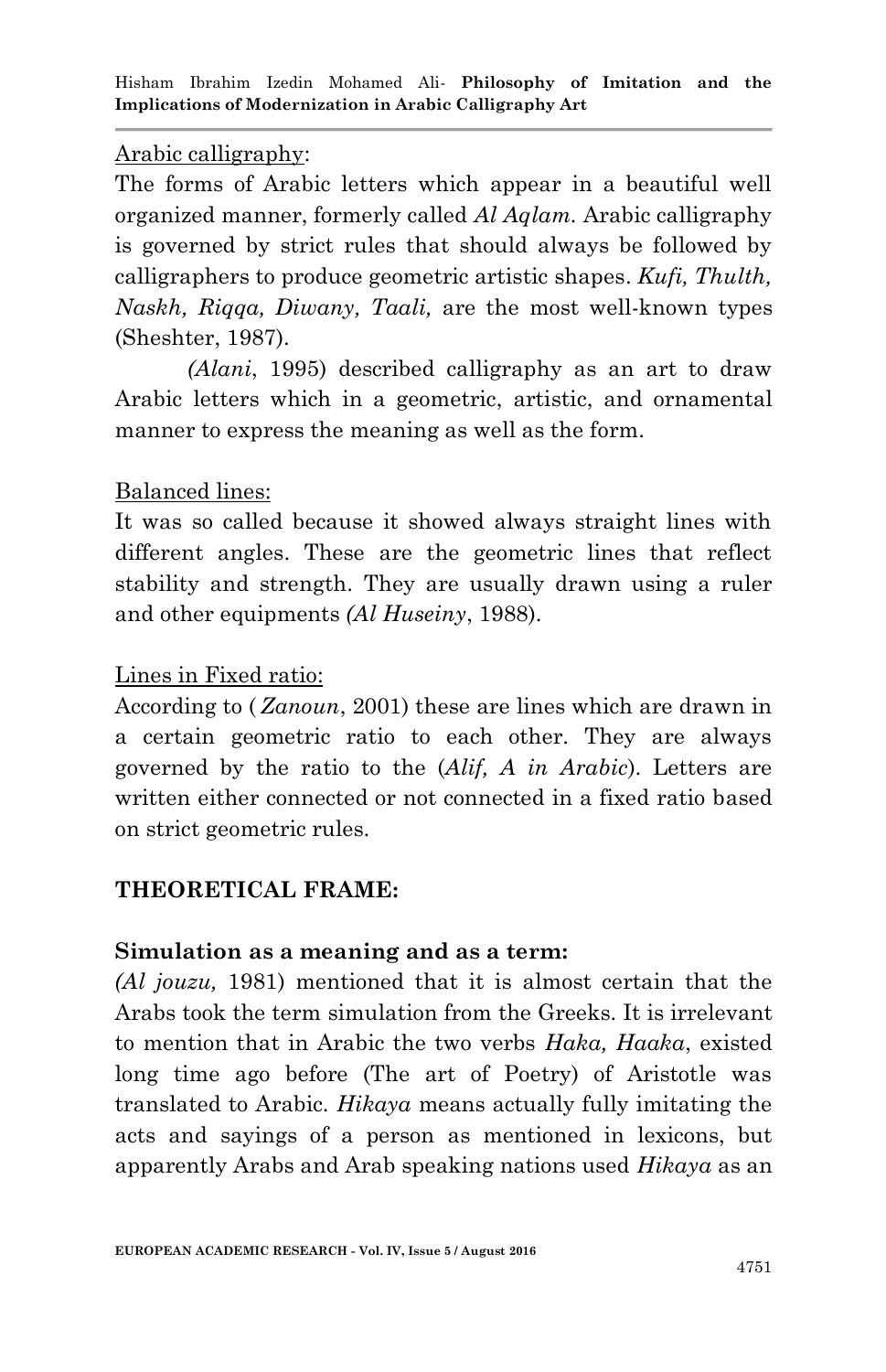infinitive for both verbs till the age of interpreters when the term simulation was used instead.

Simulation is generally used to express imitation of acts or sayings of persons. Plato quoted (Art is imitation (*Muhakat*) of nature). Simulation is also used to describe the behavior of animals when they try to imitate the colors of their environment, like tree leaves. Simulation is also regarded as unintentional imitation of behavior of the people with whom someone is living, in speaking their language or adopting their ideas (*Salibia,* 1971).

#### **Simulation and imitation in philosophical thoughts:**

The theory of imitation goes back to the fourth century BC, namely to the Greek philosopher Plato (424 -343 BC) (*Gasbaji,* 1981).

Some philosophers refer to simulation as imitation and refer to non*-*simulation as decoration. Some of them consider hat each type of art is a mean of expression. This expression may refer to the other and sometimes it may refer to oneself, hence it could be either imitation or decoration. The motive may refer to the other, in this case the ego is participating in developing the other. In case of decoration the ego is conscious of its own descriptions and its own absolute independent entity. Others refer to the relation between imitation and decoration mentioning that imitation deals with meaning whereas decoration deals with the aspect. Never the less it is not possible to separate imitation from decoration (*Ibrahim*).

Simulation can be regarded as assimilation or a composition in order to imitate something and make it look like it (*Yousif,* 1988). It can also be regarded as confirmation of the earlier products to produce present products. Earlier shapes existed and still have their own value, whereas new shapes are created by imitating them and this link is useful for the communication between both products (*Albustany,* 2001).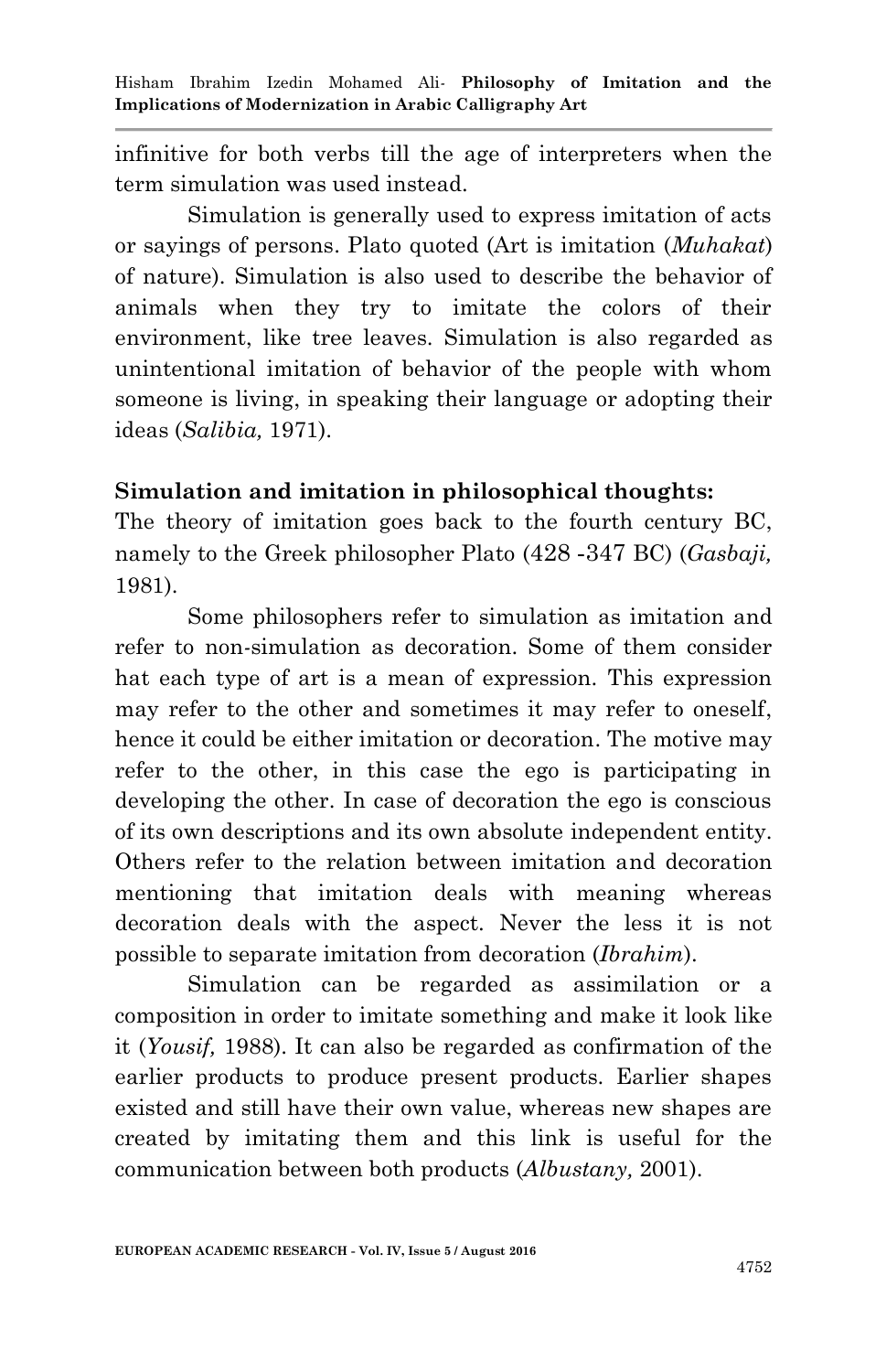Imitation is a group of traditions, believes and skills which are transferred from one generation to the other *(Fathi,* 1986).

#### **Imitation in Greek philosophy:**

a) Plato:

In his idealistic philosophy, Plato divided the universe into a universe which was created by god and where only idealistic absolute truth exists and which cannot be touched in the materialistic world and the materialistic natural world which is a copy or imitation of the idealistic world and looks very similar to it. Plato called this the first imitation, the copy of the idealistic world in the materialistic world (*Aamir,* 1964).

Plato believed that things we see are not true, but they are a copy of ideas kept in the idealistic world. Hence Plato considered that the truth has three phases, the first phase is the real creation by god, the second phase is the creation of man and the third one is the imitation, which is the creation on features and pictures not the facts (*Al jouzu,* 1981).

Plato's philosophy focuses on the imitation, art is the imitation of the reality which is imitation of the ideal. When the artist paints a bed, he is imitating the bed made by the carpenter, who intern imitates the ideal. Thus art is imitation of the appearance not the core. Hence this is deception and deformation which is unnecessary. Plato believes that the picture of the artist or the poem of the poet resembles imitation of the imitation. Anything that does not represent an idea is useless and doesn't deserve to exist *(Qutb*, 1990).

### b) Aristotle:

Aristotle refers all kinds of art to one philosophical origin, which is imitation of natural life. He divides this imitation into three types: imitation of really existing world, imitation of a world which may exist and imitation of the ideal which should exist. When an artist paints a landscape, he does not just copy the scene but he adds to it because nature is not complete that's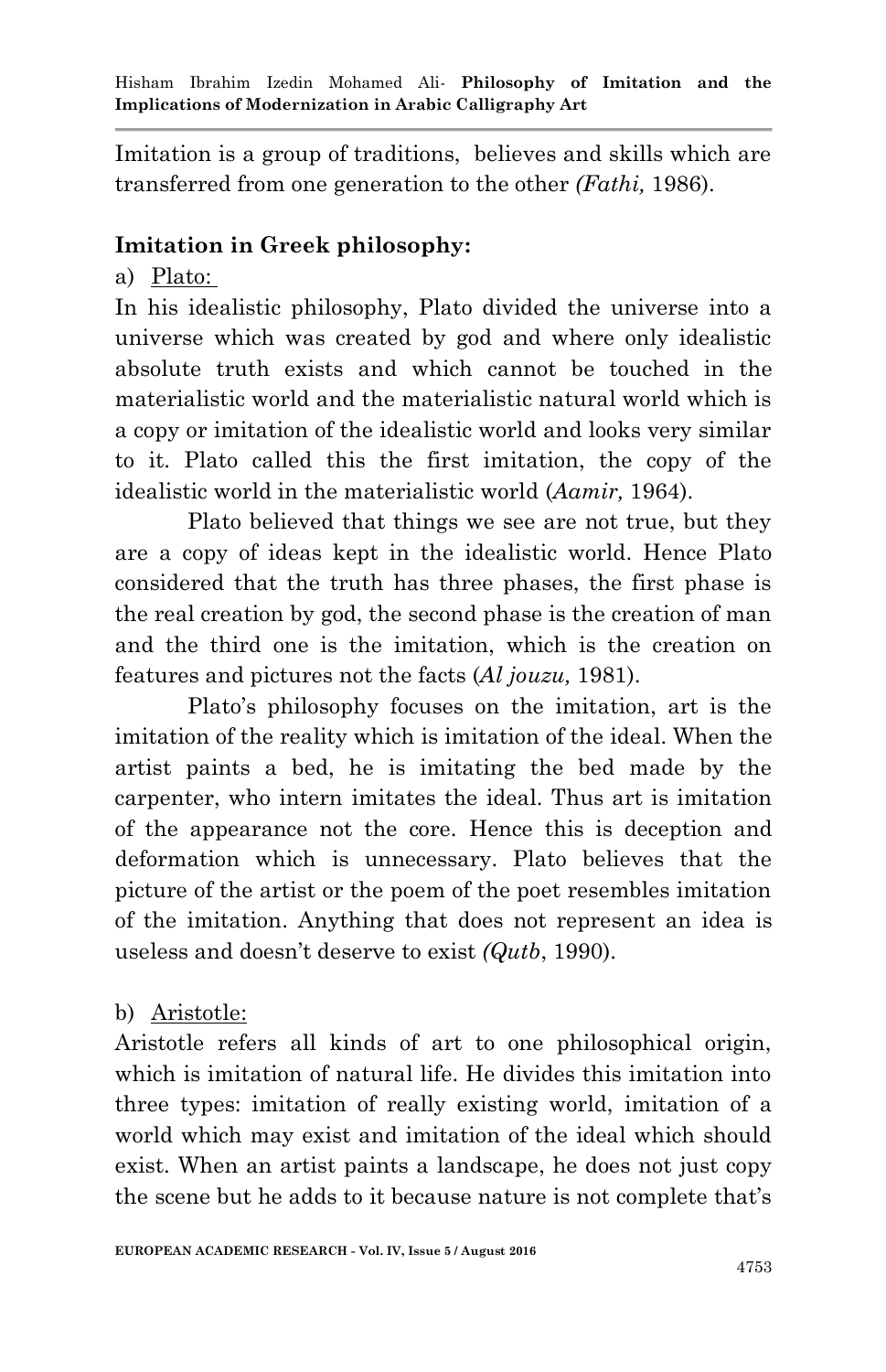why he paints what it should look like and not copy it like a mirror then this would cancel the intelligence and such slavery would also cancel the power. Here lies the real value of art when it supersedes nature *(Ramadan*, 2004).

Aristotle regarded imitation positively and not as Plato who believed in imitation of nature negatively. Then imitation for Aristotle does not mean to copy like a mirror without any creative addition. He referred to the similarity between real object and the imitated one.

Aristotle believes that Art is a mean to express his metaphysics because art imitates nature and nature is the original power that move all beings to appear in its real shape. The artists mission is to create from the power the action in his works, hence completes what nature failed to achieve. Accordingly art and nature are the most important two powers in the world. The difference between them is that nature has the motion in its self where as art creates the beautiful motion through the spirit of the artist (*Ibrahim,* 1992).

# **Imitation in Islamic philosophy:**

### a) Avicenna:

Avicenna describes imitation as an act of doing something which very similar to another thing but it is not really the same thing. When imitating an animal, the result is not the same natural animal but is something very similar. People imitate each other to look like them (*Abdul Aziz* 1984).

Avicenna used the term imitation for resembling. The only explanation why he used the term imitation as a mirror reflection of reality is that he understood imitation as a synonym for resembling. Imitation based on senses and clearness limits the poets freedom of creativity. In poetry critics already noticed certain fixed terms monotonously repeated in resembling beauty with the moon, generosity with the sea and courage with the lion. Thus the real value of poetry related to the sense which connects it to the human trend gave way to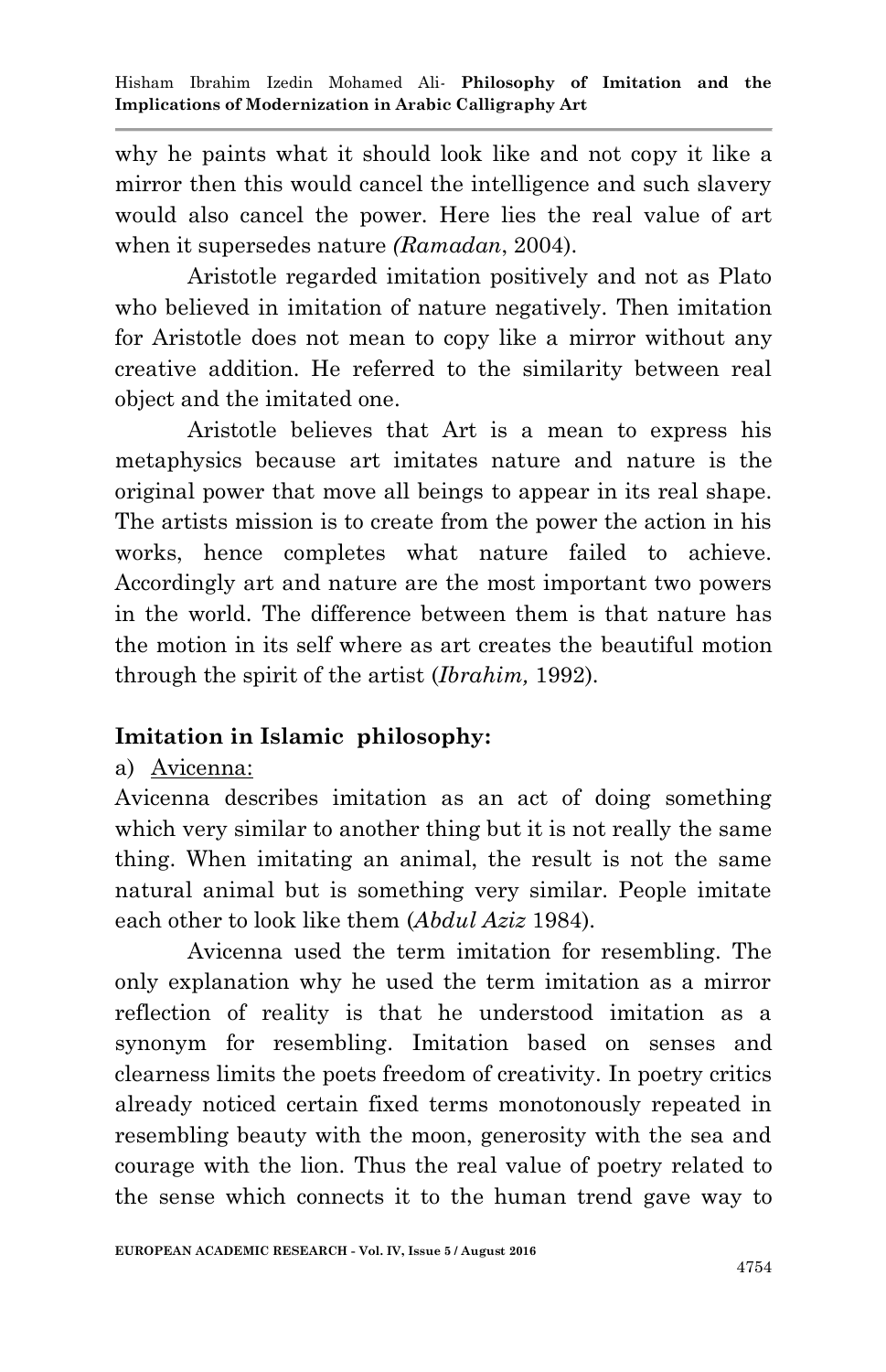action, which connect it to the superficial trend ( *Gasbaji,* 1981) He also used imitation as synonym for imagination or imaginations. He quoted (Poetry is a part of what can be imagined or imitated) He also quoted (Poetry is a part of imaginations and imitations). Avicenna connects imitation with imaginations. He refers to imaginations as introductions for things not to be believed to be real but to resemble other things. This implies that he believes that imitations are just synonym for imaginations. He also quoted (to imagine something as something else) (*Abdul Aziz*, 1984).

Simulation according to Avicenna reflects a part of composition in poetry which represents the relation between comparison and substitution. Hence simulation is synonym for imagination of a composition. If simulation is synonym for imagination, if a certain tool was used or not, then Avicenna shares the same vision of Plato in poetry who believes that poetry is the easiest way to express a superficial image of the world. This leads to the idea that Arabs consider that simulation deals with the superficial world. Avicenna also believes that imagination is an abstract style that can be used independently or in connection with some other artificial tools towards imagination. It can be used with a artificial tool in form of linguistic intelligent expression that has the power of imagination in itself in expressing an idea or a value that is beautiful in itself, or by using an expression that reflects the beauty of imagination with the power of its meaning without the need for the artificial tool. From the above mentioned we realize that imagination is simulation (*Salem*, 1969).

### b) Al Farabi:

Al Farabi explains poetry as the things that can be composed from objects that simulate the verbally expressed subject matter, or that bring to the listeners mind things resembling the subject matter concerned (*Abdul Aziz, 1984*).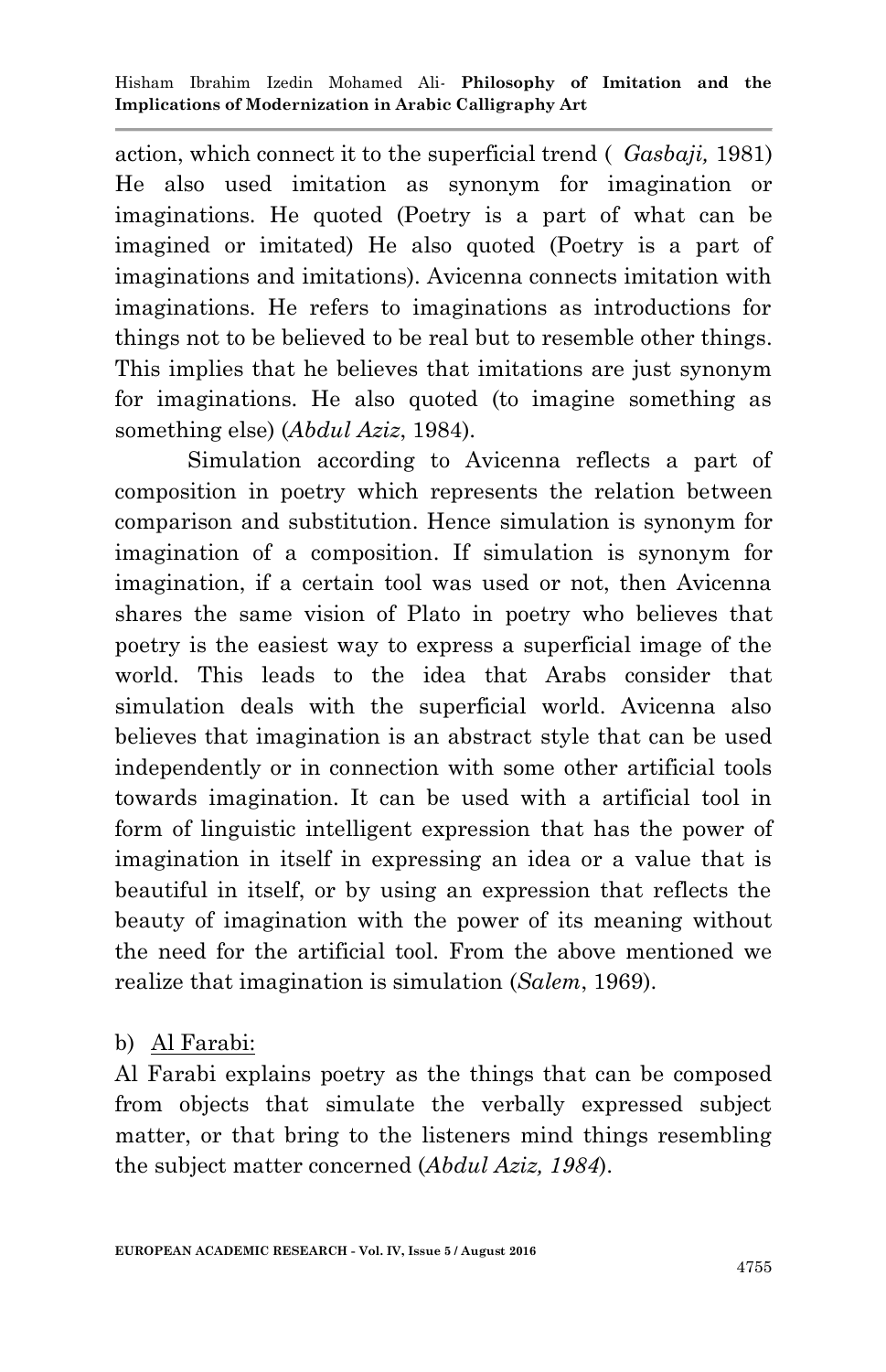He differentiates between poetry and other simulation art forms like sculpture or acting in the mean of expression used. This difference appears more clearly when he compares poetry with painting, which he refers to as the art of decoration. Both of them are based on simulation. He says that although they share the same target, same image and the same action, both of them try to bring simulated objects using different materials. In both cases the main issue is to bring to the listeners mind and sense that there is a similarity between the two objects (*Abdul Aziz, 1984*).

Accordingly, Al Farabi believes that simulation proves the strong relation between the artwork and the reality. On the other hand, he believes that simulation does not mean identical copying of a matter, which means that he also believes that simulation is not necessarily copying the reality. Thus poetry is not just copying the reality, but its rather reshaping the reality so that it might look better than reality or even worse than the reality. This is clear from his definition of poetry; then he believes that simulated objects in poetry aim to reflect he simulated matter as a better or worse object, or a more beautiful or ugly object (*Abdul Aziz, 1984*).

#### c) Averroes:

Averroes believes that simulation varies from a certain art to another. In painting for example colors and forms are the mean used for simulation whereas in music sounds are the means and in poetry words and phrases are used. In poetry simulation is achieved through the tone, melody and the words. He ads (imagination and simulation in poetry are evident in three forms, the melody, the rhythm and the imitation). These elements can be found independently, melody in the flute, rhythm in dancing and simulation in phrases (*Aristotle*, 1975).

Simulation is synonym for imagination, according to Averroes. This means it shall always be restricted to materialistic issues that are commonly imitated and then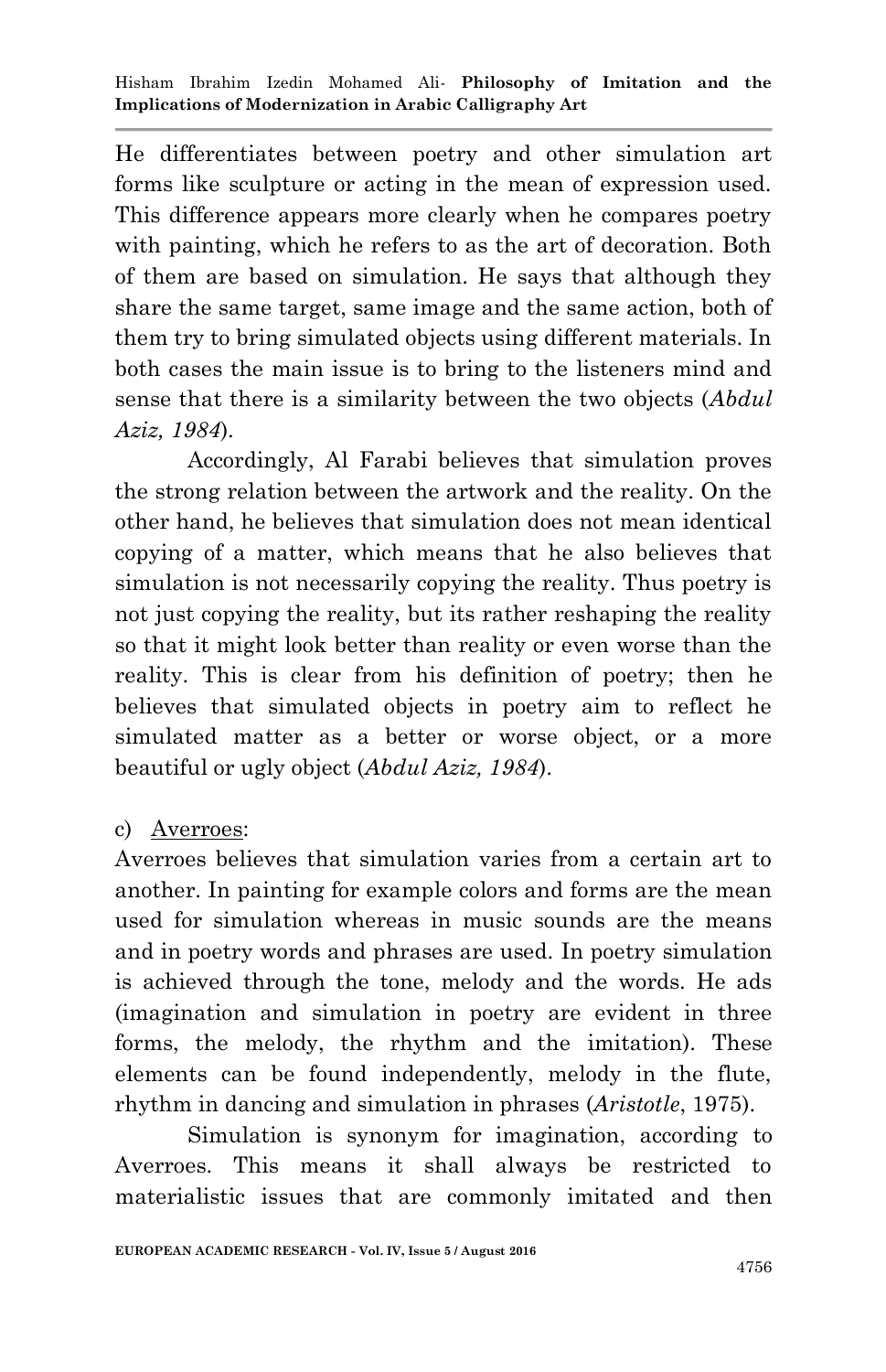metaphor is used. He also believes that when simulation is combined to imagination they enrich each other because they generally include composition and creation in poetry (*Abdul Aziz*, 1984).

#### **Simulation and communication of civilizations:**

Traditions represent dealing with the values and morals and they can be seen as means to organize the communication in the social environment of the human society. Traditions originated from the need of human beings for discipline in their social life (*Ismail,* 2002). Accordingly dealing with traditions can be seen in two forms, the first version is the imitation ans the second version is the simulation. When referring to liberal traditions and conservative traditions, two different opinions seemed to characterize them. Te first one deals with the simulation which allows adaptation with changing situations, hence contributes in creating different art works and architectural forms that reflect the immense changes through human history (*Al Bustany*, 2001).

In the real civilization the present finds a valuable position to express the past without blocking the view of the future (*Al Jabry*, 1990) That's why originality can only be achieved by awareness of the needs of the present and its continuous contributions in all fields. It means also the unique and distinctive approach towards inventions as well as the unique at production which is influenced by the human cultural heritage which meets the needs of his time *(Al Bahnasy*, 1979).

The level of communication can be measured depending on the intellectual level-, communication of civilization - which is dominant in the society. This depends on two approaches:

> a) Interaction of civilizations in a certain place. This depends on the interaction of civilizations for a limited period of time which results in interactions between different civilizations. A civilized nation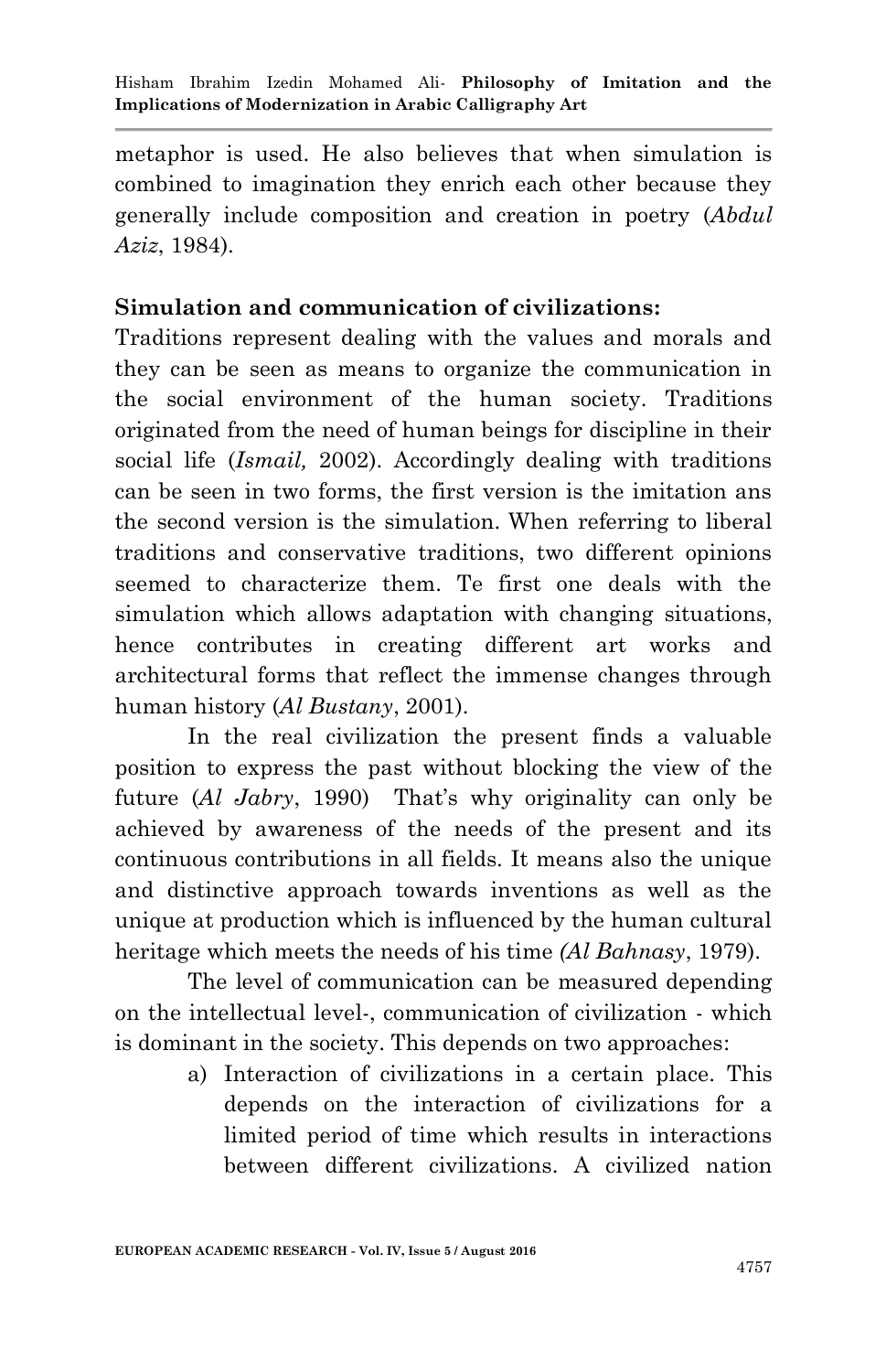develops continuously and affect other less developed nations.

b) Interaction of civilizations through time. Due to the continuous communication that results from the interaction of civilizations for a period of time, a nation can be affected positively by a neighboring nation and adopt new methods of modernization by studying its cultural heritage and adapting the new methods to develop its own civilization (*Al Talib*, 1989).

#### **Imitation and originality in Arabic Calligraphy:**

To master Arabic Calligraphy one needs more than learning the rules. Because practicing Arabic Calligraphy under the supervision of a teacher is very essential to learn the rules beside learning the different techniques which can enable the learner to create his own style and techniques. When the learner starts writing a letter, he starts this action without knowing exactly where to end this letter. The teacher keeps correcting the learner till he acquires the desired standard (*Fahal*, 1997) the calligrapher keeps practicing writing continuously by imitating and simulating other calligraphers to keep in form. He simply starts to write some words or verses from the *holy Quran* or from *Hadith* or *sayings*. He keeps practicing writing from right to left or from the top of the page to the bottom, letters and words overlap each other till the page is full and the color of the paper turns black, that's. Why this process is called *tasweed* (becoming black). This training is also referred to as *mashaq* which driven from the word hard working. That is the reason calligraphers when signing their works they refer to this process and use the term *mashaq* or *tasweed* instead of written by…In case the calligrapher has done the same process without overlapping of words or verses, then this referred to as training. The two processes are very similar and they differ in the form only. The calligrapher uses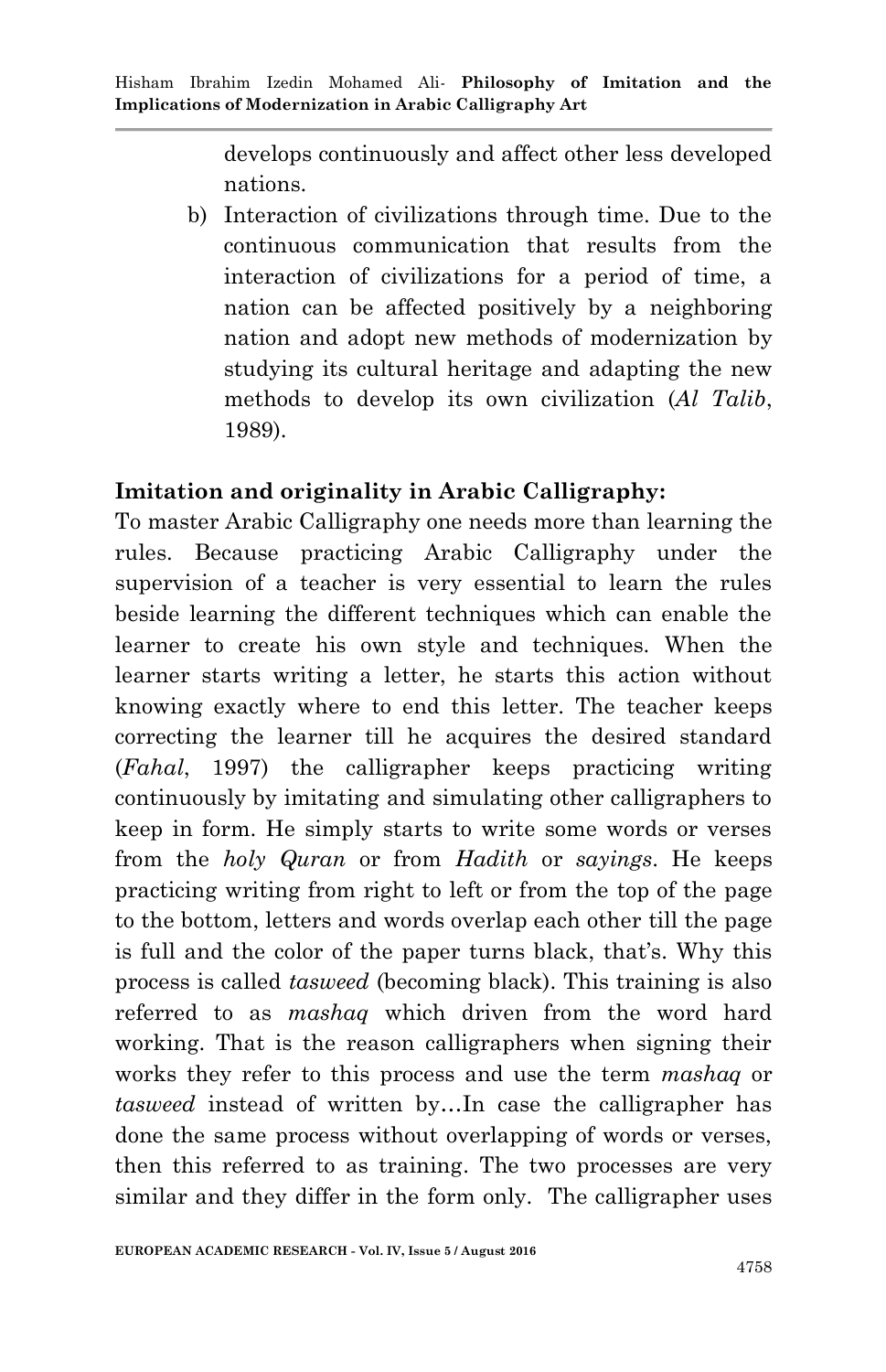these processes to create new forms and new dimensions which he can use later to create his own work of art. These exercises are usually written in *Thuluth, Naskh and Taaleeq*. Beginner calligraphers imitate these works to master standard calligraphy and to learn new designs (*Darman,* 1999) This process was further developed in the *Othoman era* from sheets of single letters to composed phrases and later to note books for schools which helped very much in leaning and developing Arabic calligraphy *(Zanoun,* 2012).

## **Balanced/ ratio Calligraphy as an example of imitation in Arabic Calligraphy:**

Original or balanced Arabic calligraphy letters was the name given to Arabic calligraphy letters developed by the calligraphers according to values and dimension they deemed to be appropriate in the 'Umayyids and 'Abbasids eras. They were encouraged by the 'Abbasids Caliphs and their ministers by the end of the second and third *Hijrah* centuries (the eights century B.C) (*Darman,* 1990).

Arabic Calligraphy (balanced/ ratio Calligraphy)which was developed though training and practice in three centuries, reached in Baghdad its peak as an art with distinct rules and principles at the beginning of the fourth *Hijrah* century by the calligrapher (*Ibn Muqlah),* namely by the two brothers (*Ibn Muqlah)*. The calligrapher (*Abu Ali Ibn Muqlah)* presented a clear system with definite rules as a result of three hunded years of research and practice. The exact ratio between letters werd determined clearly so that calligraphers later on used these rules and principles to produce their own art works (*Ibn Muqlah)*.set the exact ratio and explained how letters can be connected to each other in a certain pattern. This process allowed learning, teaching and criticizing calligraphy. The ratio Arabic calligraphy substituted the balanced calligraphy. In balanced calligraphy all letters connected to each other or not connected are written in a certain geometric pattern. Due to the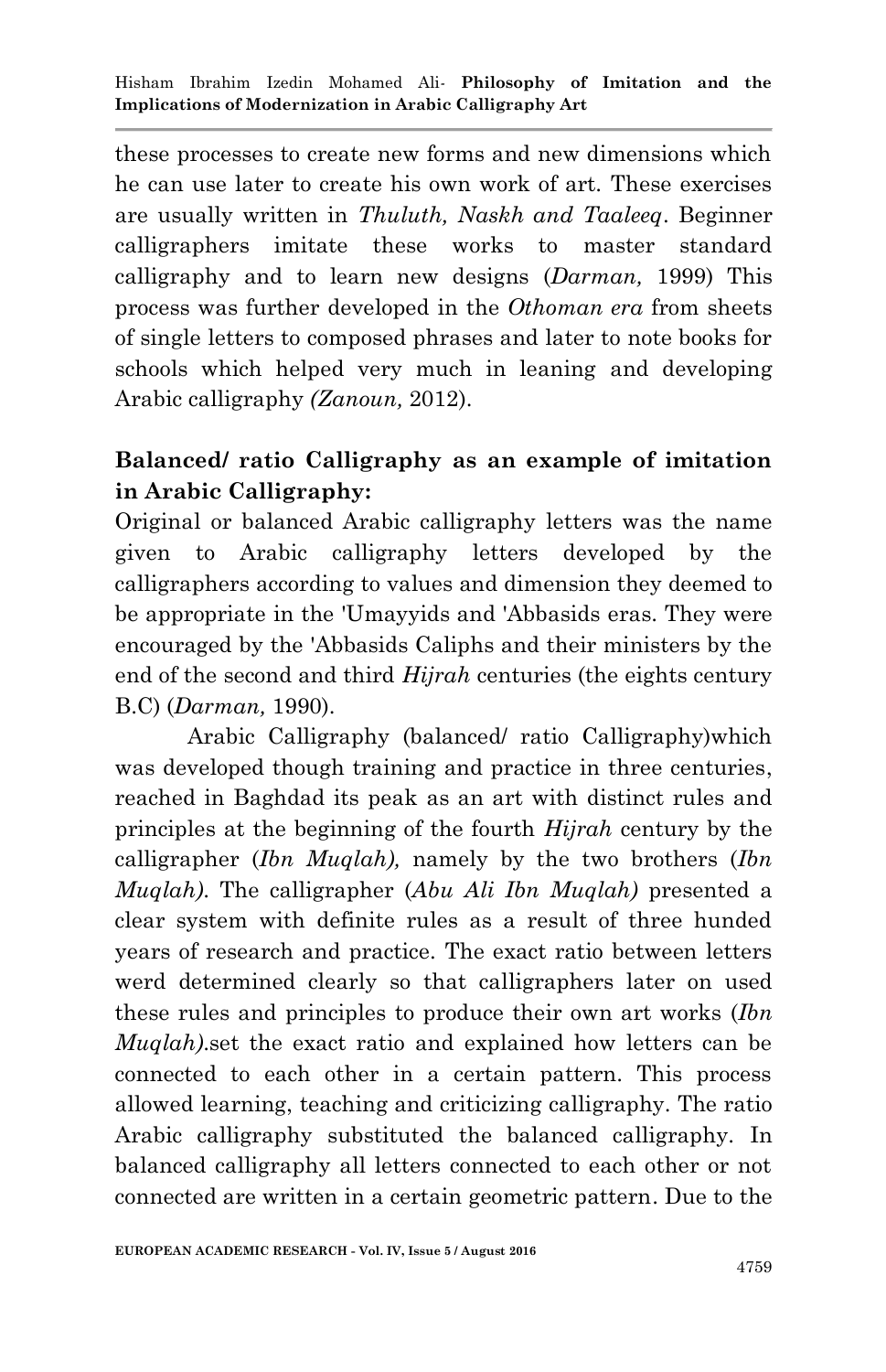well-controlled geometric patterns developed by the minister (*Ibn Muqlah)* Arabic Calligraphy became a distinctive art which he called *Balanced Calligraphy* whereas other types of calligraphy are referred to as (*Darja)* (*Al Gaboury,* 1962).

# **Arabic Calligraphy between originality and freedom of expression**:

The future can only be read through the past. This explains the importance of the cultural heritage which necessitates dealing with it by making it express itself and always under the parole heritage for the sake of heritage. In the light of this approach the relationship between the present and the heritage is indispensible to rebuild and develop a society. Thus, heritage should be a source of inspiration and creativity to form the future. It should not be seen as an attempt to stick rigidly to the past but as a mean of study and analysis of the heritage (*Kamuna,* 1989).

The concept of Originality in the Arabic thought is evident in its deep relation with its roots, values, behavior and tradition. Thus this concept links the past to the present and to the future *(Al Huseiny,* 2007). This is evident in Arabic Calligraphy which developed through preserving its artistic rules and its aesthetic origins and teaching young calligraphers these rules. Thus originality is the continuation of this process without ignoring the past experiences. Many modern calligraphers stayed loyal to the traditional Arabic Calligraphy although they made their own modern designs and used colors to give a new sense of form based on the traditional Arabic Calligraphy, bearing in mind that neglecting it would only result in the loss of real artistic values therein. Their inspiration was always driven from those traditional rules although they made their own artworks, creating new forms and movements without abiding to restrict rules from the traditional calligraphy. Heritage is an essential source of inspiration. Going back to the heritage should not be realized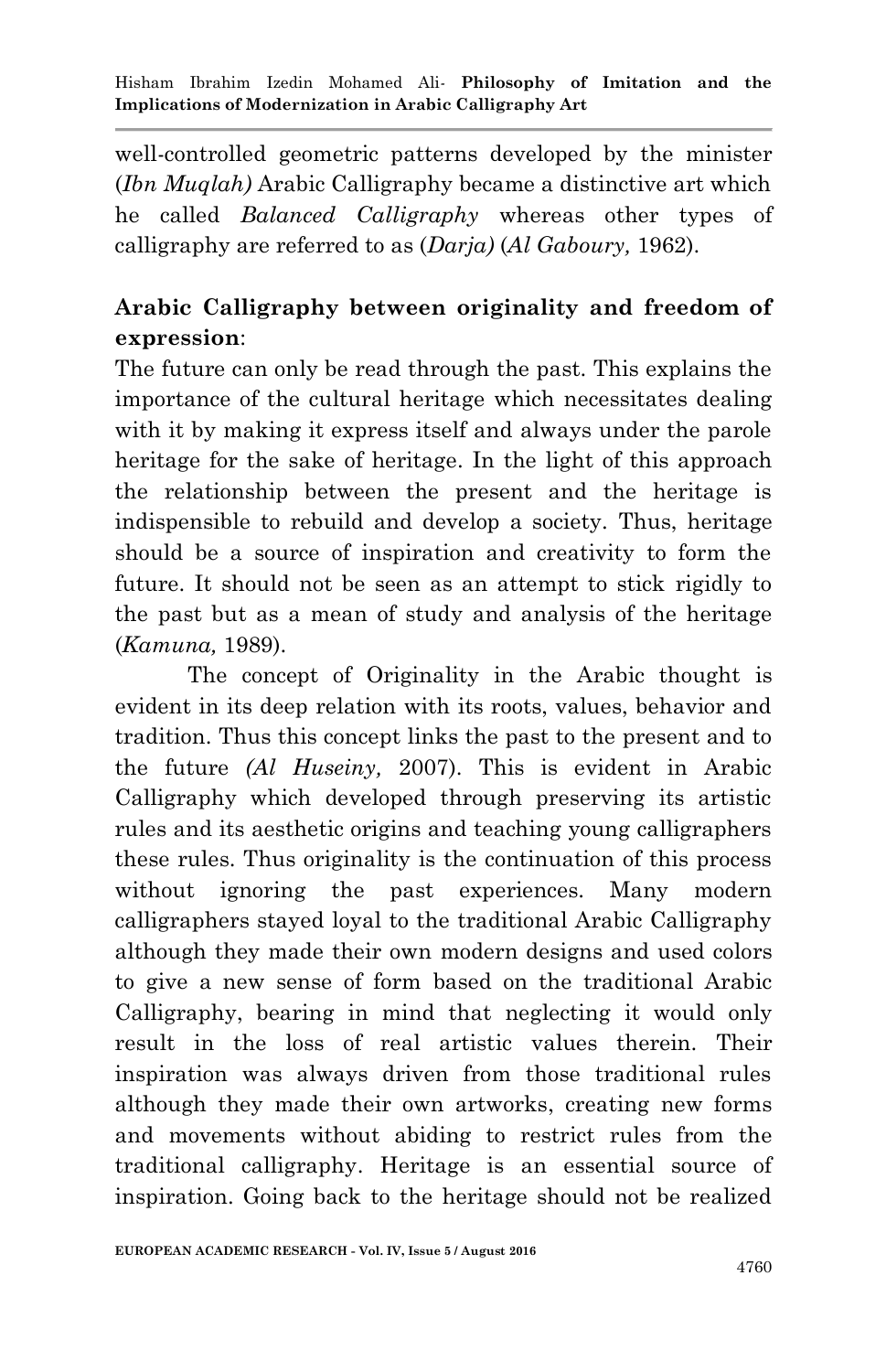by sticking rigidly to the traditional rules, instead this should be reached by systematic scientific study of the traditional rules to be able to create new forms and designs and not only follow blindly traditional forms (*Aamir,* 2008).

The beauty of Arabic calligraphy lies also in the perfection and mastering of this art assuming to achieve the total absolute perfection. It also lie in the hidden musical rhythms created by the rhythms of the letters resulting from the connection between them, the repetition of the letters in certain forms, and their similarity as well as their movement in different directions. The balance of the connected letters creates pleasant and elegant shapes. The calligrapher achieves his goals to create beautiful art works by constant practicing, and logical sequences and clarity of vision. (*Al Galgashandy*) noted that the text has a changing meaning whereas calligraphy has a quite meaning. But even if it is quite it reflects actions that make it act as changing meanings because it enables us to understand different situations. As we listen to pleasant tones and rhythms in spoken texts, we also find elegant and pleasant forms in calligraphy *(Murad*, 2004) The movement referred to earlier by (*Al Galgashandy)* was one of the facts which was realized by the Islamic art and was used as a basis for it by the Muslim calligrapher dealing with the mysticism. The artist abstract works always reflected his commitment to the new concept of movement and not the tranquility in its external form though deeply rooted in mystic background. Islamic art avoided depicting images but the Muslim artist free from any restrictions or limits, found new areas to express his views like the ornaments. Thus Islamic art in general is regarded as ornamental art. This distinguishes it from all other art forms *(Murad,* 2004).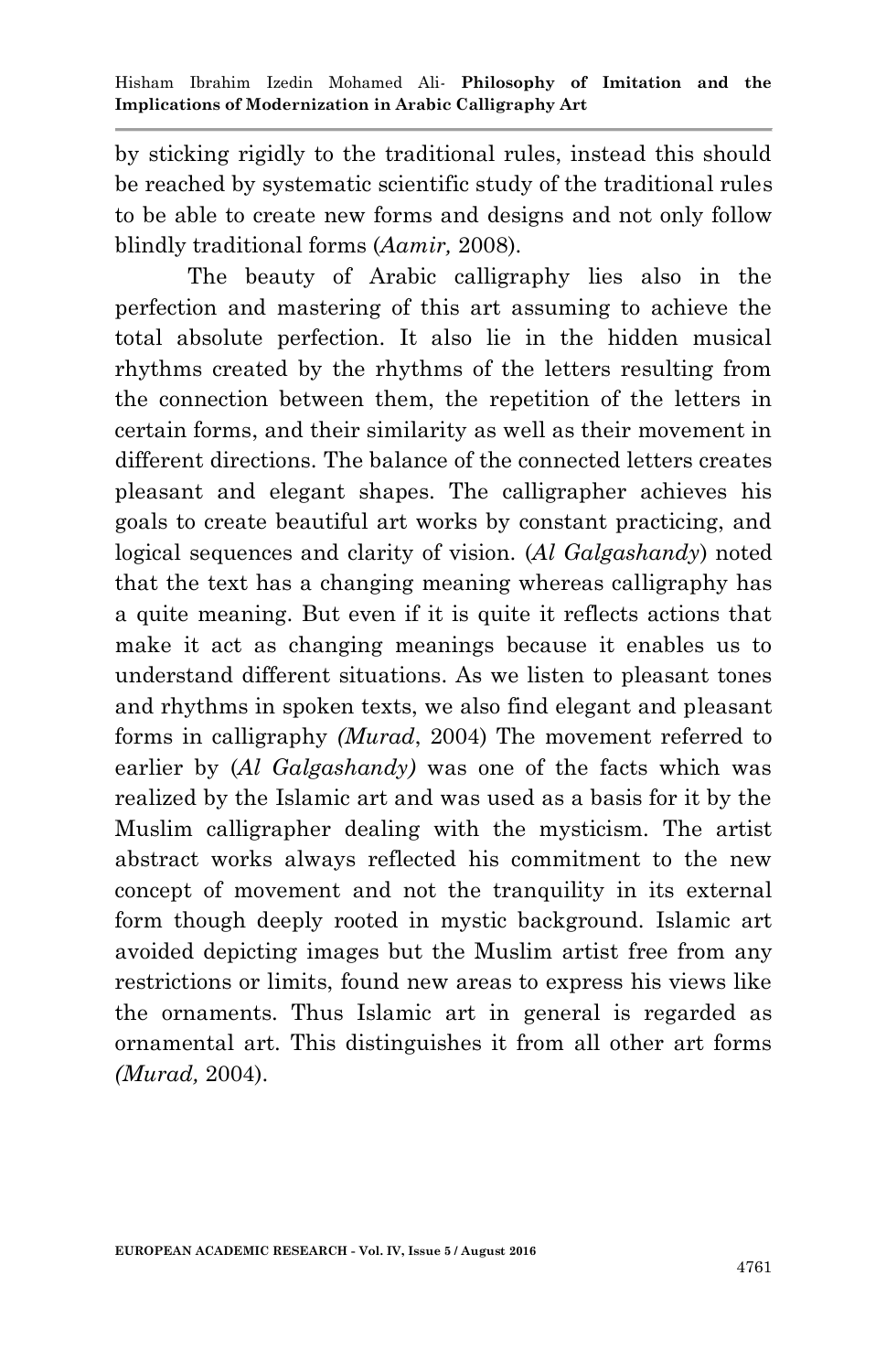## **APPROACH OF STUDY AND PROCEEDINGS:**

## **Approach of study:**

The study is carried out using the inductive approach, which includes observation of phenomena, collecting data and finding out general principles and comprehensive relations between them, Using the inductive approach, the researcher begins with detailed observations of the world, which moves towards more abstract generalizations and ideas. In other words, when following inductive approach, beginning with a topic, a researcher tends to develop empirical generalizations and identify preliminary relationships as he progresses through his research. Thus observations and experiences are used in the modern sense of the words to reach the conclusions (*Al Rifaiy*, 1998) The researcher applies as a supporting approach, the approach of analysis of the outer (superficial) content. The results of this approach depend on the superficial form based on description (*Hussain,* 1993) noted that this approach is commonly applied by researchers in different research fields to describe the matter to be analyzed in form and in content depending on the research requirements.

## **Samples of study, number of samples and way of selection**

These are regular samples, which were selected intentionally to suit the purpose of study. They were also selected according to certain features which were evident in most of the rest of the samples. These samples are traditional Arabic calligraphy art works done by six calligraphers. Details are as follows:

| <b>Number</b> | Text                                  | Calligrapher            |
|---------------|---------------------------------------|-------------------------|
|               | Allah promised those who believes and | Taj Alsir Hassan, Sudan |
|               | do good deeds forgiveness and great   |                         |
|               | reward.                               |                         |
| $\Omega$      | Allah promised those who believes and | Wisam Shawkat, Iraq     |
|               | do good deeds forgiveness and great   |                         |
|               | reward.                               |                         |
|               | Our Lord, give us good in this world  | Taj Alsir Hassan, Sudan |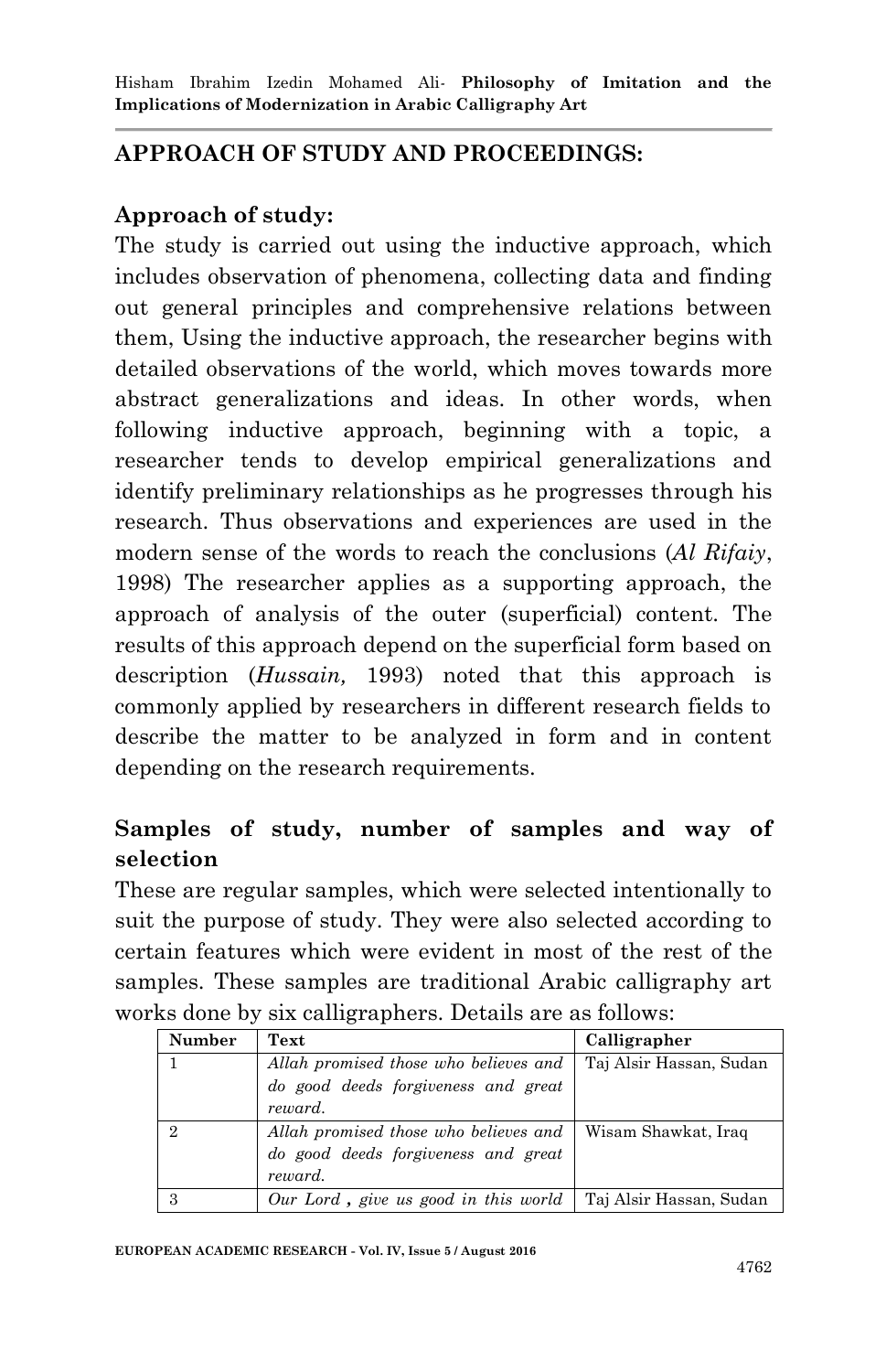|   | and good in the Hereafter and torment<br>of the Fire. |                         |
|---|-------------------------------------------------------|-------------------------|
|   | Verses of poetry by Sultan Bin Ali Al<br>Ouais.       | Taj Alsir Hassan, Sudan |
| 5 | Composition: Imitation of nature, (a<br>pear).        | Aziz Al Rifaiy, Turkey  |
|   | Composition: Imitation of nature, (a<br>stork).       | Khalil Alzahawi, Iraq   |

#### **Research Tool:**

Research tool as defined by (*Rashwan,* 2003) is the mean used to acquire facts, information and data needed for the study. In this study, the researcher used observation to describe the study samples.

### **Proceedings of Study:**

#### **Description and analysis of samples:**

#### Samples 1 and 2:

Although the similarity between the two designs seems to be unmistakable, due to the common type of calligraphy, the width of the pen used and the identical text, still this cannot be considered as imitation because the two designs vary so much from each other. This can be witnessed in the composition of the connected letters and the space of design.



**Sample 1**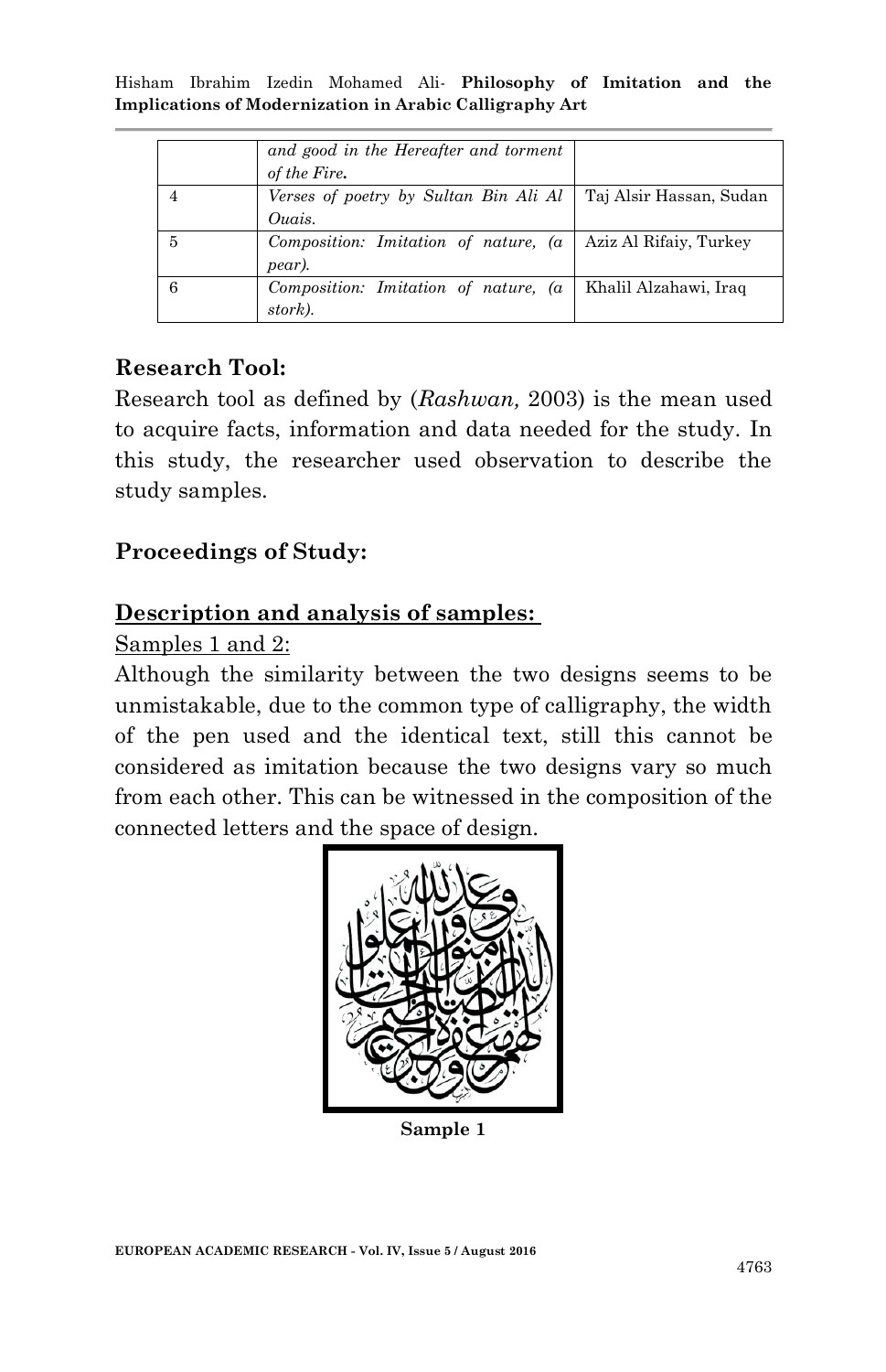

**Sample 2**

#### Samples 3 and 4:

In sample 3, the calligrapher used colors in spaces between the letters. He also created an overall design to achieve a free unlimited form in the general frame of the artwork. He did not abide by the writing lines hence achieving a dynamic movement resulting from the different levels of the letters (*Alif, Lam highlighted Red*). The rounded shape of the letter (*Ha highlighted Green*) which was repeated in different parts of the art work resulted also in acquiring overlapping shapes treated as single letters. The result is a unique artwork.



**Sample 3**

In sample 4, the overlapping of letters is very clear, but still the aesthetic value of the individual letters can be seen and the overall combination reflects commitment to the general rules and values. The letter (*Ya - highlighted Red)* is connected horizontally with the rest of the letters in the opposite direction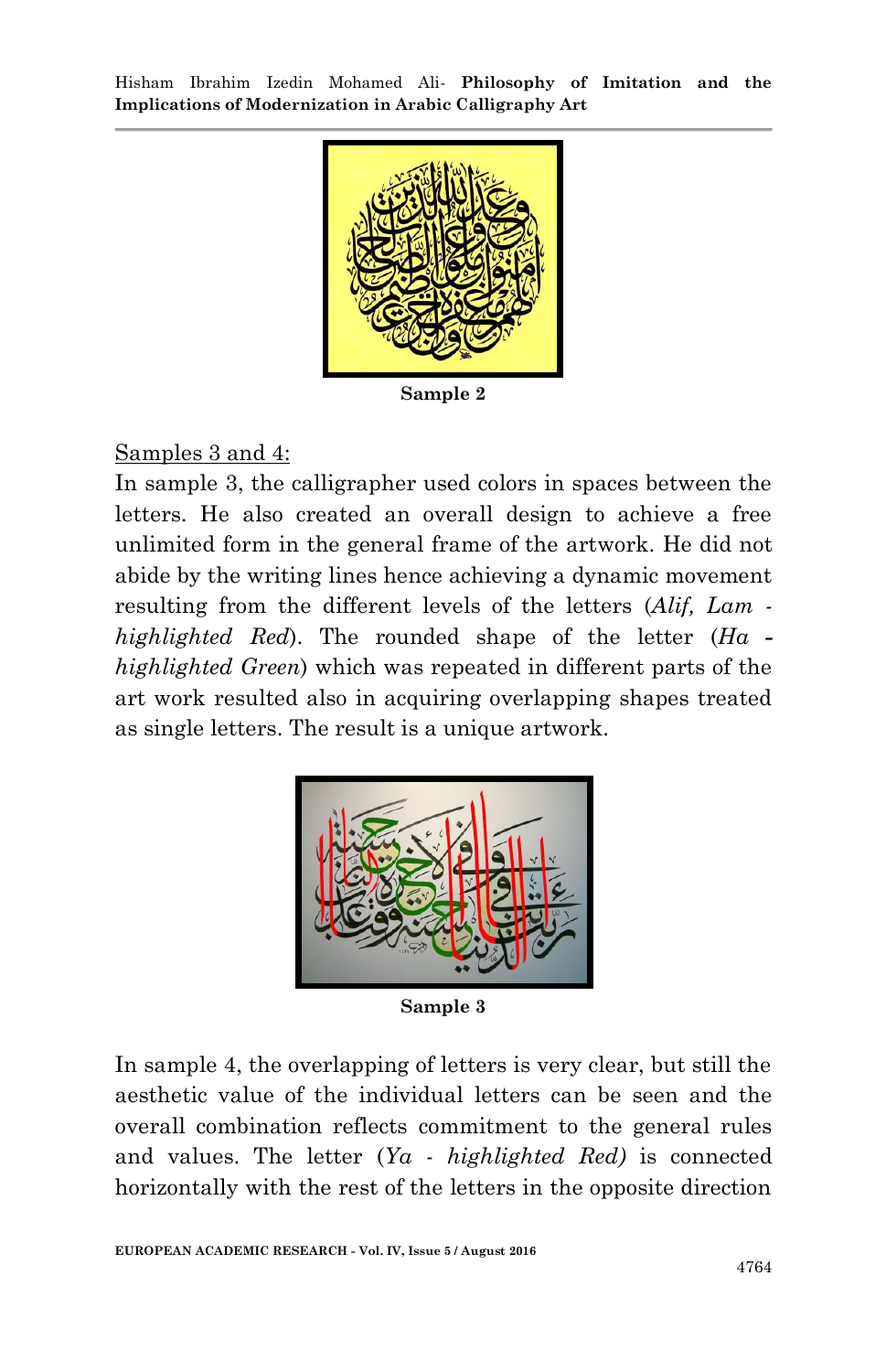of writing Arabic letters. This created an interesting harmonious movement and this movement resulted in a intensive feeling of motion between the ascending letters and the descending letters. The calligrapher changed the positions of some letters in certain words, sometimes he changed the position of certain words to create a new design. He did not just abide by the traditional rules and styles using a circular or a round or a rectangular form, instead he created a new free form and image.



**Sample 4**

#### Samples 5 and 6:

In samples 5 and 6, the calligrapher imitates nature clearly, according to the theoretical frame already discussed in the study. So we find in sample 5 that the calligrapher imitated the form of a pear. He used the traditional rules of writing and used the exact thickness of the pen.



**Sample 5**

**EUROPEAN ACADEMIC RESEARCH - Vol. IV, Issue 5 / August 2016**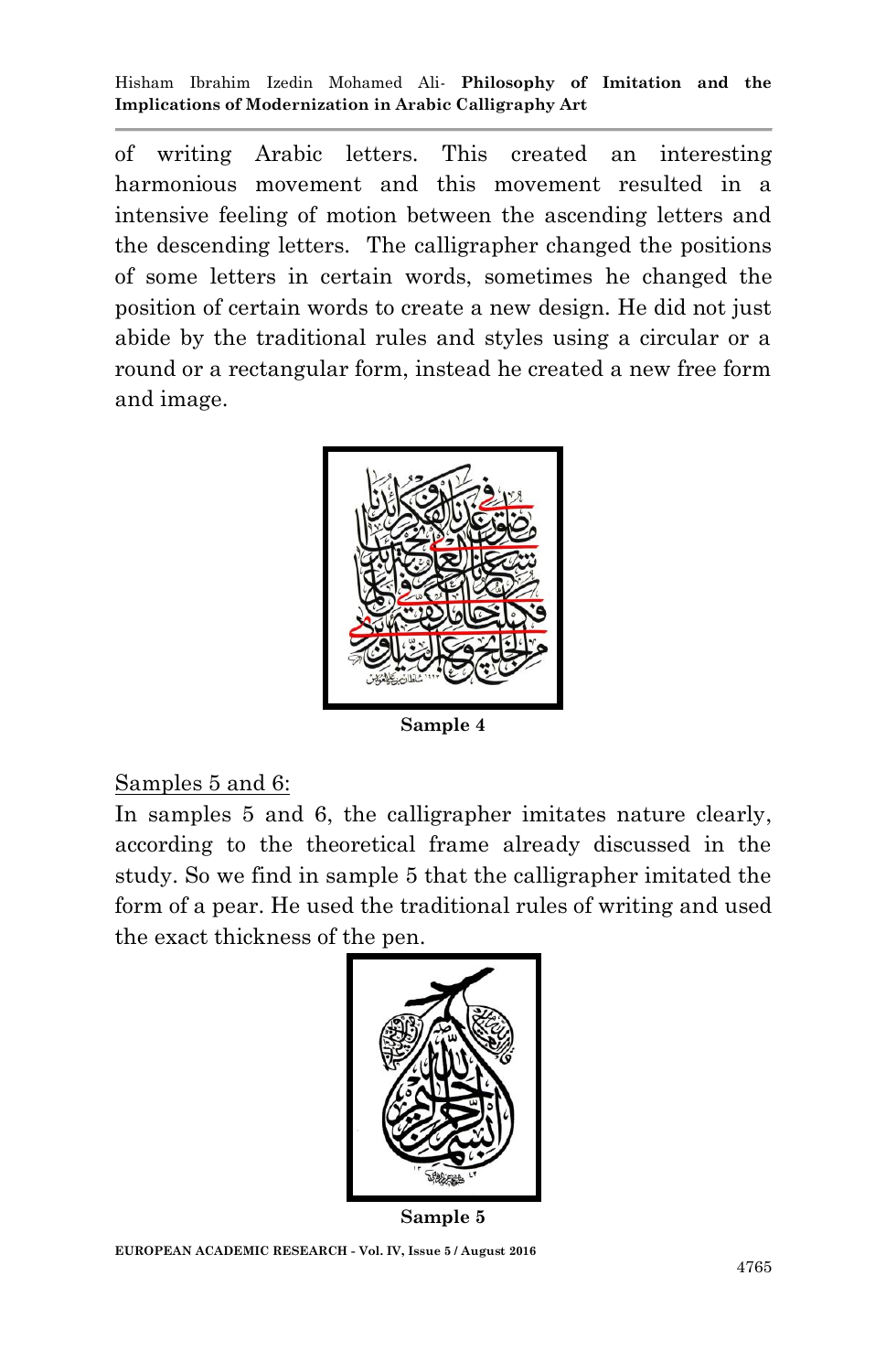In sample 6, the calligrapher imitated the form of a stork. He used the traditional rules of writing and used the exact thickness of the pen, even when he changes sometimes the thickness to write some letters or some words to achieve the desired form of the stork with the suitable proportions. He chose (*Thuluth Calligraphy).* The calligrapher was able to create a harmonious design which reflected the relationship between the letters and the stork form. To achieve the overall harmony, he filled the spaces between the letters with small shapes *(Tashkeel)* and points (*normally used to determine the size of letters).* The final result is a new beautiful interesting artwork.

In both samples the calligrapher imitated a natural form which was reflected in a new form that looks very similar to the natural form using the motion of the horizontal letters in an interesting combination to create a harmonious movement till he created a form which is very similar to the natural form.



**Sample 6**

### **DISCUSSION:**

In dealing with the human heritage in general it is important to consider the relationship between the past and the present time. Therefore it is essential to study the heritage to understand its objectives and its inductive and practical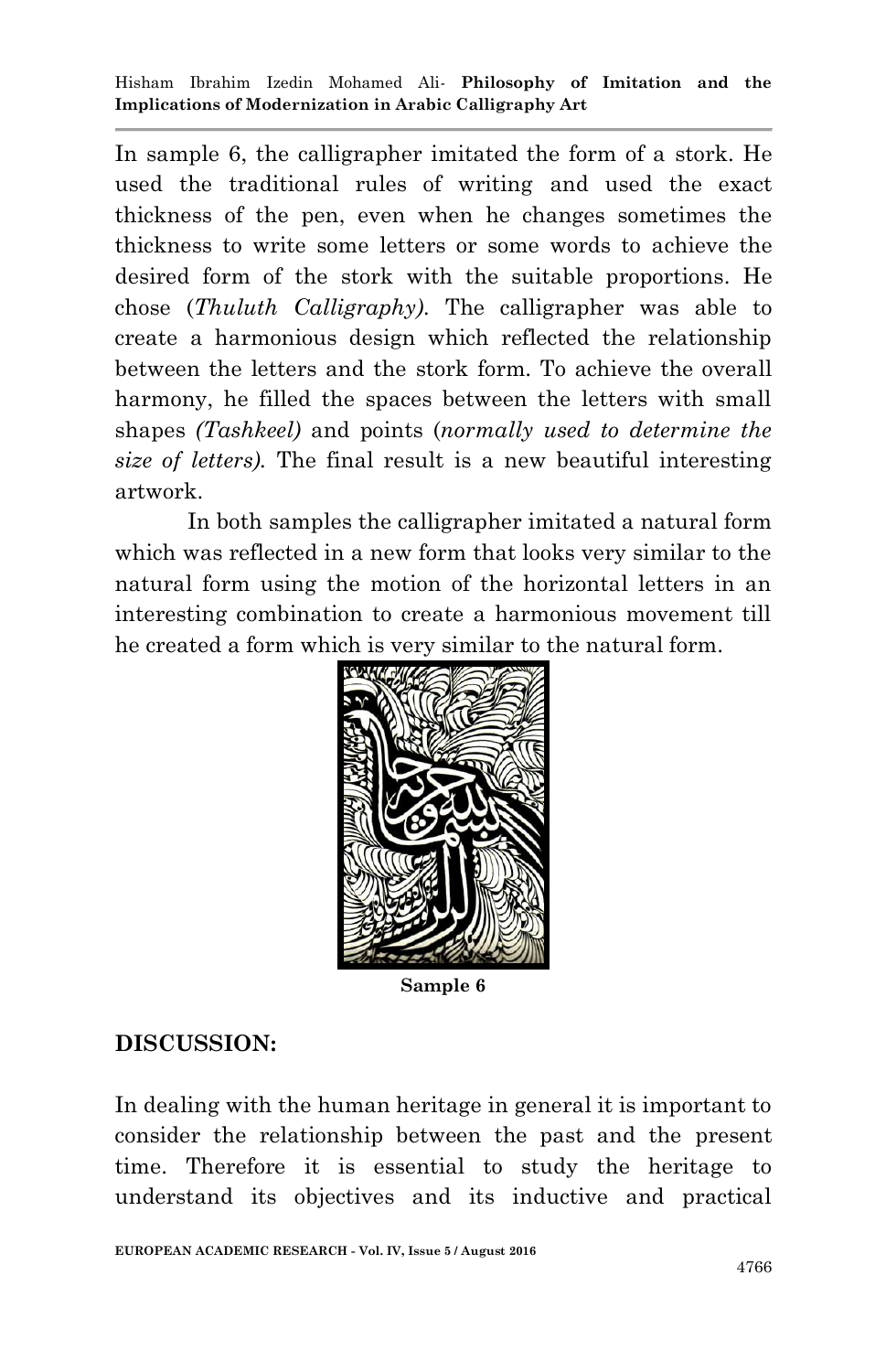message. To live in the past unconsciously and to follow the traditions blindly can only result in distractions leading to copying old artworks. This brings no use to the present, because the artwork achieved in the past has already realized its past message which does not fit in the present or in the future. To study the past does not mean to stick to it, it means to make use of the advantages it offered and to avoid disadvantages to be able to create a new vision for the present and the future.

The beauty of Arabic calligraphy Art is driven from its unlimited possibilities to create new forms and new designs, although basically Arabic calligraphy depends on imitation/ simulation which is governed by ratio-calligraphy and balanced calligraphy. The calligrapher should always be abide by the strict rules and measures of the Arabic letters, but this does not necessarily result in just imitating old traditional forms and designs. The nature of Arabic calligraphy Art with its great flexibility and abilities to be formed in so many different styles and forms offered calligraphers great chances to create new forms and designs in spite of the fact at they should always regard the basic rules and measurements of the Arabic letters. When we look at the samples 1and 2, we see two different artworks, although we have a lot of similarities being written in the same type of calligraphy and the same size of pen, dealing with the same text. In spite of these similarities we don't see a copy of an artwork because we have different treatment of the combination of the letters and the general composition of the artwork. Still Arabic calligraphy Art depends mainly on imitation/ simulation which is governed by ratio-calligraphy and balanced calligraphy. In Arabic calligraphy Art the calligrapher expresses himself individually and not as a group. This depends on his own personal abilities, intelligence and talent; it depends also on the environment and personal experiences. As *Plato* believes that art is the imitation of the superficial and not of the origin, he regards this s an unnecessary act. So art is imitation. But what does it imitate?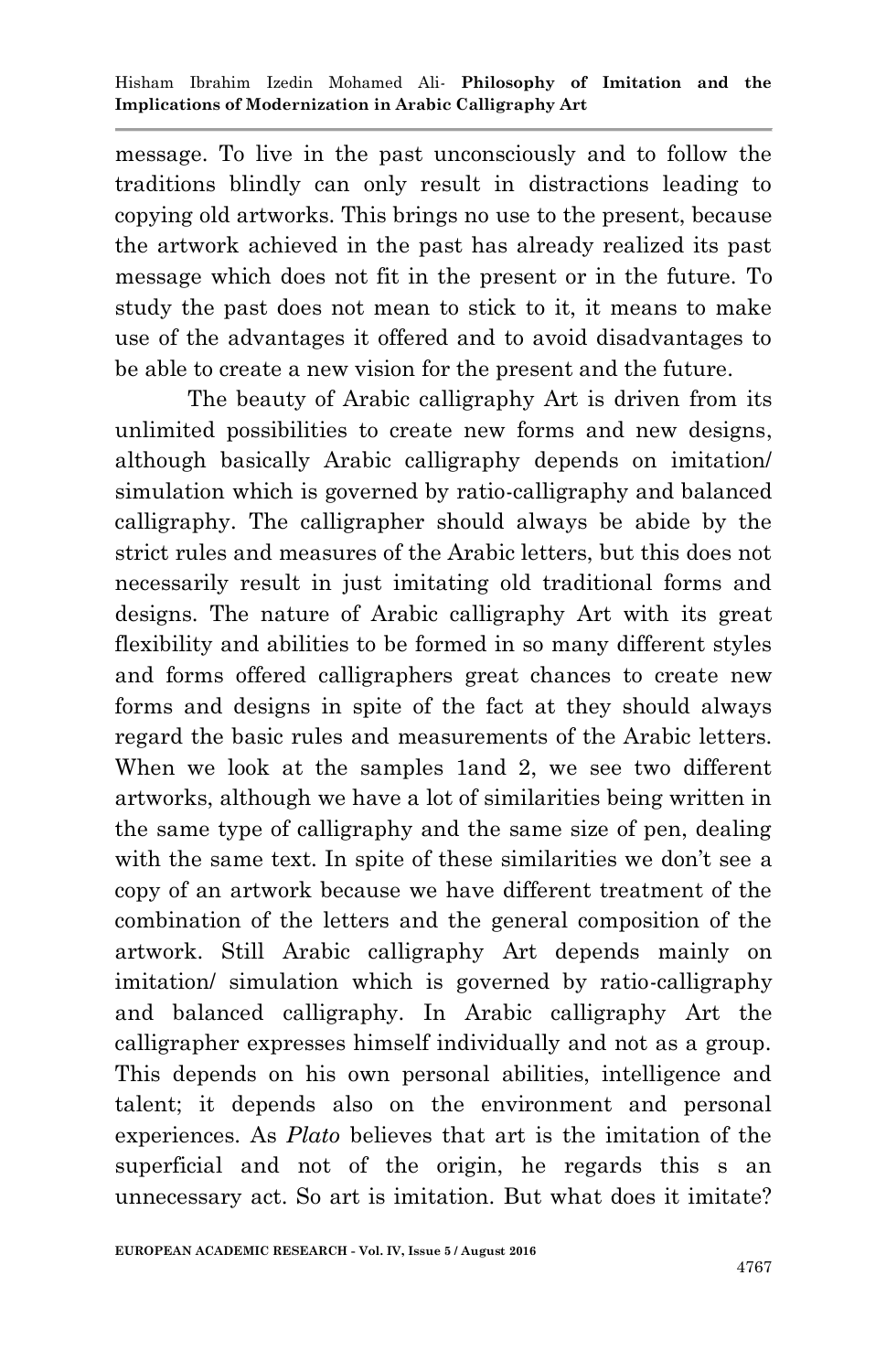Here is where Plato's two theories come in. In the Republic, Plato says that art imitates the objects and events of ordinary life. In other words, a work of art is a copy of a copy of a Form. It is even more of an illusion than is ordinary experience. On this theory, works of art are at best entertainment, and at worst a dangerous delusion. *Aristotle* also believes that art is imitation but it is a useful imitation of nature. It is not just a copy of nature, there is always a relation between the natural object and the work of art. *Al Farabi* believes that it is not just the imitation of nature but it is rather the simulation which enables the artist to create a work of art depending also on imitation. This vision reflects his idea that combines the work of art with reality. *Averroes* considers that imitation is strongly connected with imagination. This reflects that imitation is always connected with materialistic objects, but when imitation and imagination are combined together they complement each other. *Avicenna* considers that imitation reflects a part of the composition of the work of art depending on the relationship between comparison and replacement. He also considers that imagination is a style that can be used for itself or in combination with other objects.

When these theories are compared with the actual situation of Arabic calligraphy Art, one realizes that Arabic calligraphy Art has potentials of creating new forms and designs that can enrich the heritage with works of art which are not just imitations and copies but real creative modern works of art. The calligrapher uses all these forms and designs to create his own work of art. The calligrapher uses the huge possibilities of combinations of the Arabic letters with their highly and precisely constructed shapes to produce a creative new form or design. Hence Arabic calligraphy can be generally characterized as a non-imitation art. But the modern technologies used in dealing with Arabic letters offered new possibilities for the calligrapher. These facilities enabled the calligrapher to construct new forms and designs imitating the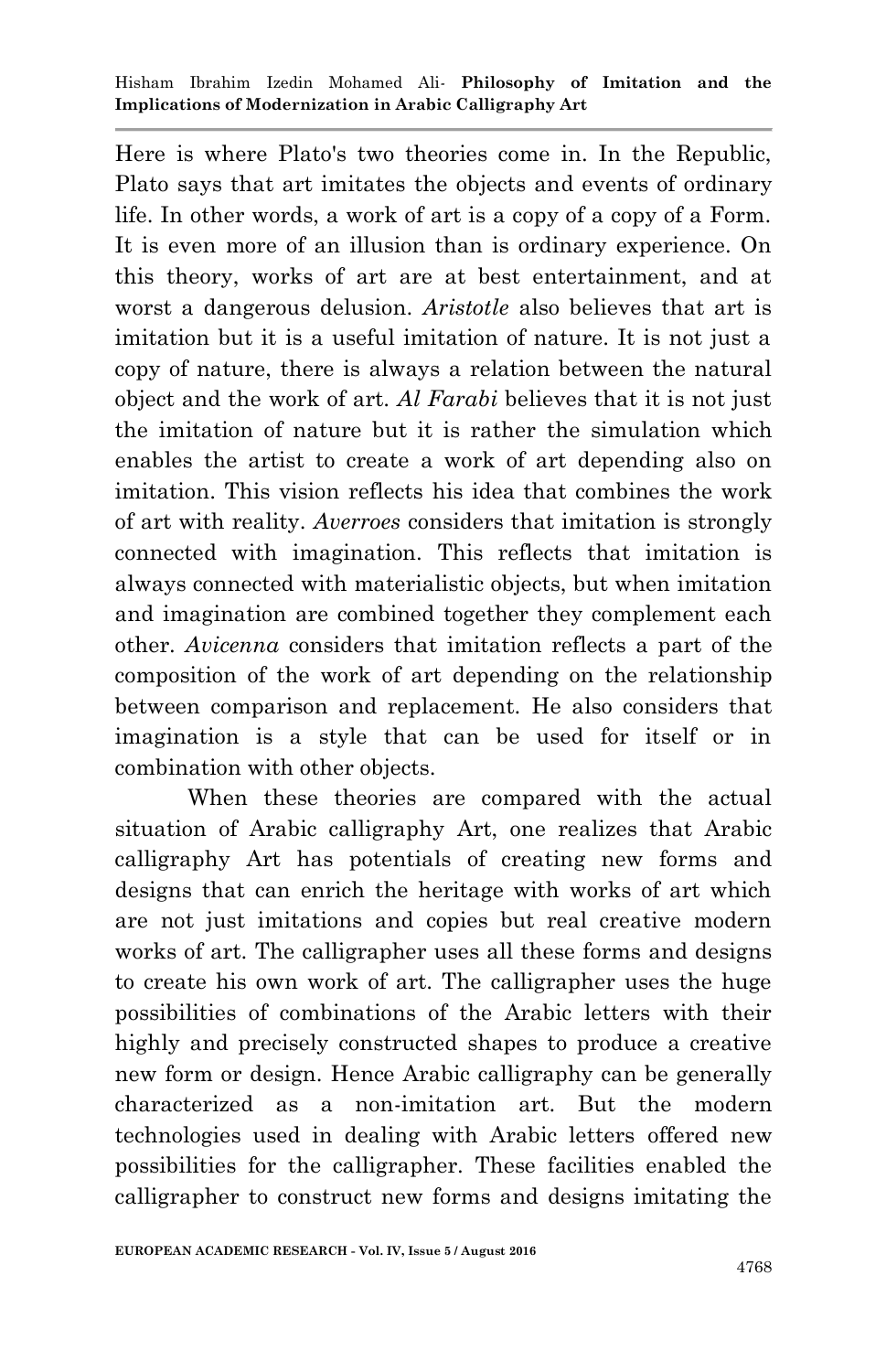shapes of quite complicated forms of animals *(samples 5, 6)* This style is relatively new. Accordingly Arabic calligraphy Art can be seen as an imitating art as well. This might not be the same case in many different art types.

## **CONCLUSION AND MAIN RESULTS:**

Based on the above mentioned, the study answers its questions as follows:

- 1. When Arabic calligraphy Art is seen as an art that expresses free aesthetic combinations and forms it can be considered as a non-imitation art.
- 2. Arabic calligraphy Art can also be considered as an imitation art when new forms and techniques are used to create a new design to imitate forms and shapes from nature.
- 3. Imitation in Arabic calligraphy Art can be clearly seen in the first stages of learning Arabic calligraphy Art because in this stage learners should follow strict rules and styles of writing Arabic letters.
- 4. The great flexibility in combinations of Arabic letters offered the calligrapher a wide range of creativity which enabled him to achieve new forms and designs in spite of the fact that he should always follow the fixed rules and styles for writing Arabic calligraphy Art.
- 5. Study of the human heritage does not mean that only the past experiences should be considered, but the relation between the past and the present should be carefully examined.

### **RECOMMENDATIONS:**

In the light of the above mentioned the researcher made the following recommendations: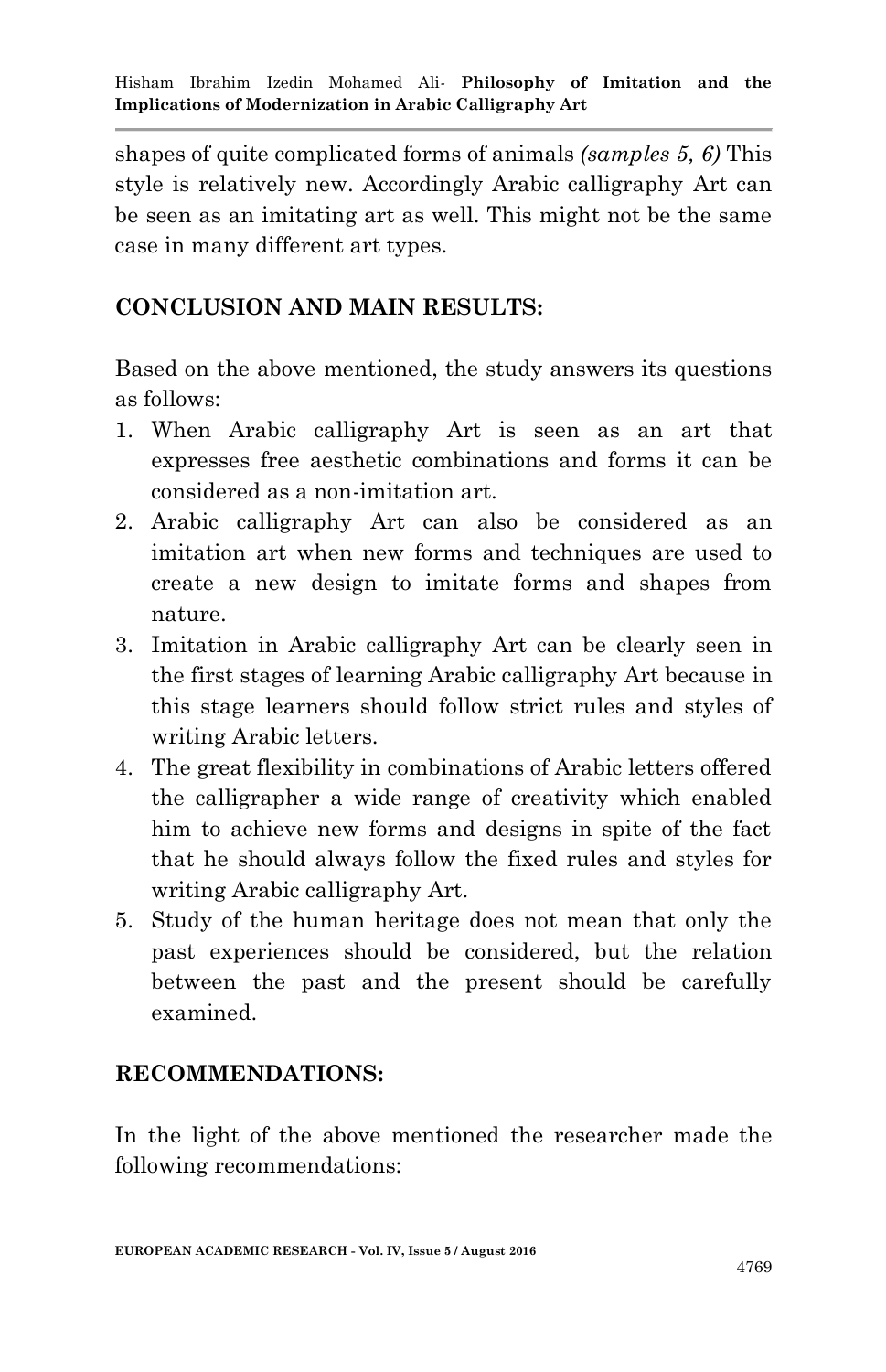- 1. Working on exploring the possibilities of creating new art forms of Arabic calligraphy Art.
- 2. Methods of teaching Arabic calligraphy Art should be revised and improved.
- 3. Encouraging young people to learn Arabic calligraphy Art and to develop it further.
- 4. Study and research of the human heritage in order to develop new methods and techniques that suit the present time.

#### **REFERENCES:**

- 1. Aamir, Attiah (1964) Theatrical Criticism in the Greek. Beirut, The Catholic Print house. P: 84
- 2. Aamir, Fatih (2008) Written text and visualized text, between the visualized text and the written text as an image. UAE, Publications of the Department of Culture and Information, Sharjah, edition, Arabic Center for Art. P: 91
- 3. Abdul Aziz, Ilfat Mohamed Kamal (1984) The Theory of Poetry in the Muslim Philosophers From Alkanadi to Ibn Rushd. Egypt, Print House of the Egyptian organization for Books. P: 83, 77, 78, 82
- 4. Al Bahnasy, Afif, (1979) Aestheics of Arabic Art, Kuwait, Yagtha. The world of knowledge series. P; 182
- 5. Al Gaboury, Suhaila Yasin, (1962), Arabic calligraphy, its development during the Abbasids era in Iraq, Baghdad, Al Ahlia House. P: 43, 44
- 6. Al Huseiny, Abdullah, Eiad (2007) The links between the Artist and Calligraphy. The difference in aesthetic logic between Arabic Calligraphy and western paintings. UAE Publications of the Department of Culture and Information. Sharjah, 1. Edition, Center for Arabic Art. P: 58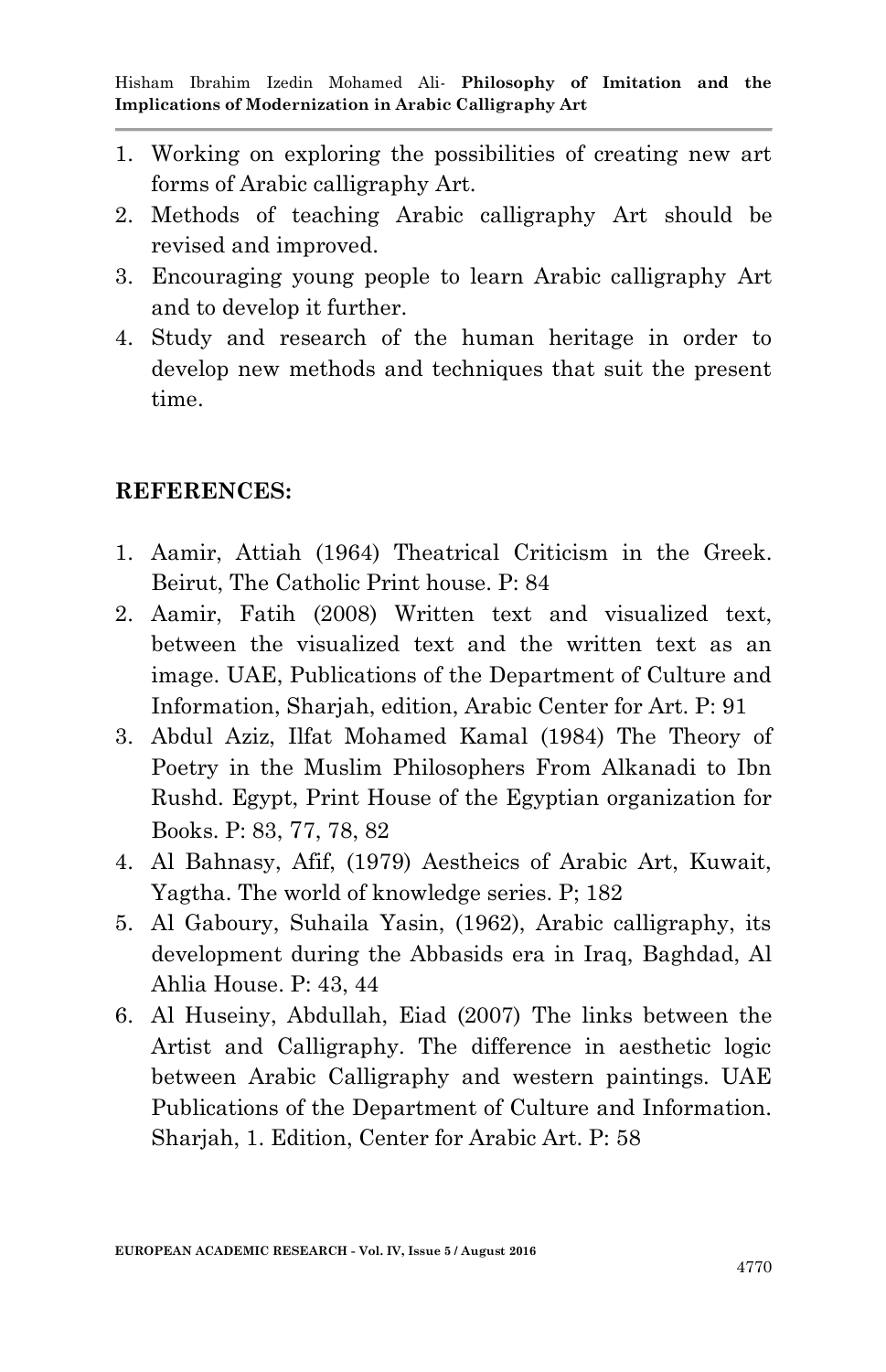- 7. Al Rifaiy, Ahmed (1998) Scientific Research Methods, Applications in Administration and Economics, Wael P. P. P: 83
- 8. Al Jabry, Mohamed Abid, (1990) We are the heritage, Lebanon, Al talia for Publishing. P: 41
- 9. Al jouzu, Mustafa, (1981) Theories of poetry of the Arabs, Beirut, Al Talia House for Publishing. P: 92, 89
- 10. Aristotle, The Art of Poetry, Translated by Abdulrahman Badawy, (1975) Beirut, Ministry of Culture. P: 203
- 11. Darman Mustafa Ogor (1999) Mohamed Shawqi's Amshag in Thulth and Naskh. Istanbul, National Committee for Preserving Islamic Cultural Heritage. P: 38
- 12. Darman, Mustafa Ogor (1990), Art of Arabic Calligraphy, Samples of Master pieces through centuries, translated by Salih Saadawy, Istanbul, Research Center For Islamic History, Art and Culture, IRCICA. P: 21
- 13. Fahal, Omar (1997) The Rythem of the Arabic Calligraphy Thulth, Farsi, Dewani. Cairo, Altalaye House for Publishing, Distribution and Copying. P: 16, 17
- 14. Fathi, Ibrahim (1986) Dictionary of Literary Terms. Safagis, The Arabic for Publishers. P: 151
- 15. Gasbaji, Isam (1981) Origins of Old Arabic Criticism. Syria, Alasil Print Houses. P: 48, 88, 89
- 16. Hussain, Samir Mohamed Hussain, (1983) Analysis of the context, its definitions, concepts and limitations. Cairo, World of Books. P: 22
- 17. Ibrahim, Wafa Mohamed, Aesthetics, historical and current issues, (1992) Cairo, Gharib for Publishing. P: 28
- 18. Qutb, Sayed (1990) Origins and Methods of Literary Critisisim. Beirut Alshurouq Publishing House. P: 109
- 19. Ramadan, Krieb (2004) Origin of Aestheics Orientation in Old Arabic Criticism. Algeria, East's House for Publishing and Distribution. P: 29
- 20. Rashwan, Hussain Abd Elhamied (2003) Origins of Scientific Research. Cairo, Alkhanji. P: 115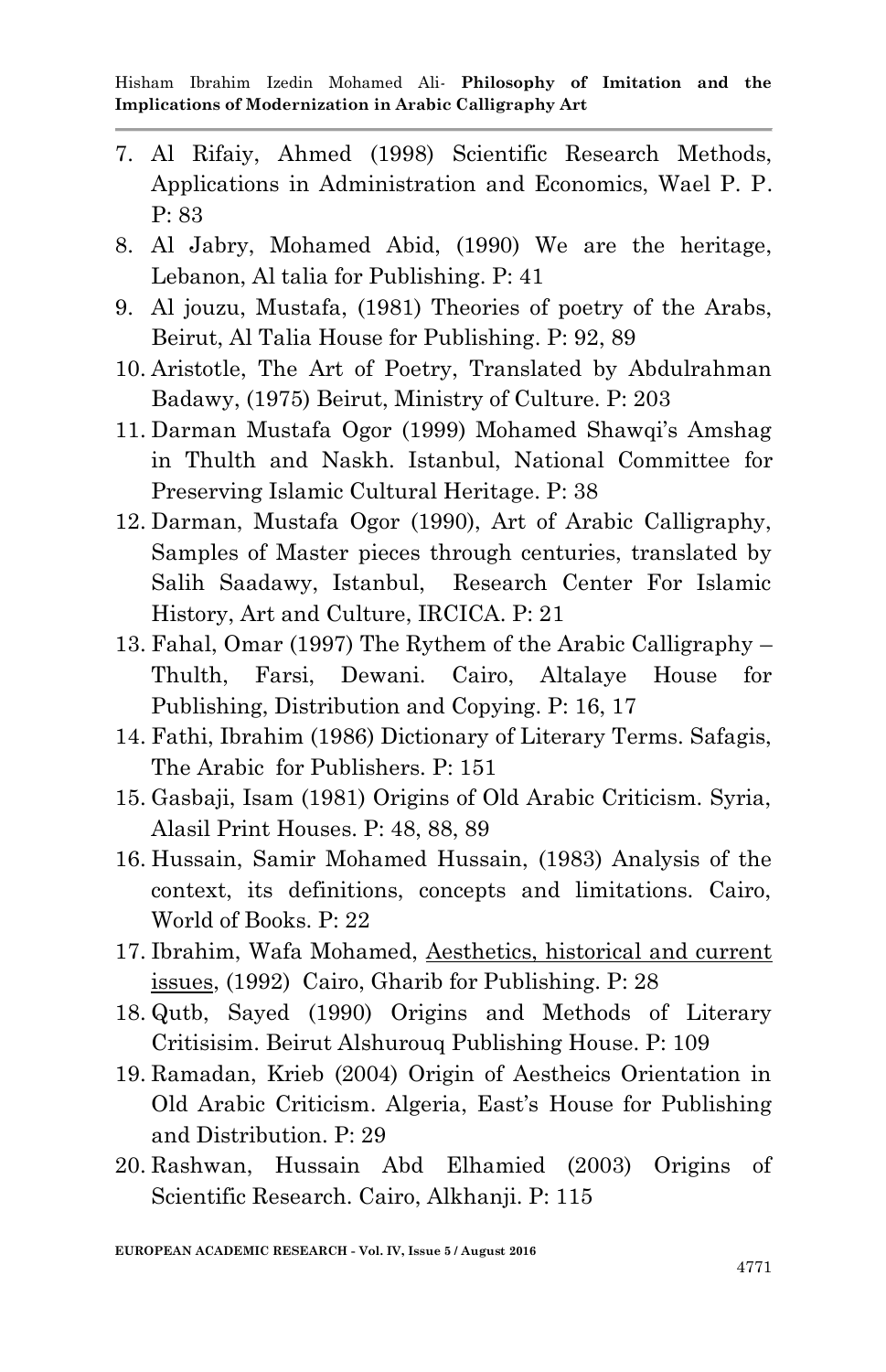- 21. Salem, Mohamed Saliem (1969) Ibn Seina Cairo, House of Books. P: 23
- 22. Salibia, Jamiel (1971) Philosophical Dictionary, With Arabic, French and English Pronunciations. Lebanon, House of the Lebanese Book, Volume 1. P: 350
- 23. Yousif, Aqiel Mahadi (1988) Aestheics between Taste and Thought. Bagdad, Salma's Modern Artistic Print House. P6 58
- 24. Zanoun, Yousif (2012) Teaching Arabic Calligraphy History and Practice. Syria, Lebanon, Kuwait: Alnawadir House. P: 112

#### **Magazines and journals:**

- 1. Al Bustany, Maha Abdul Hamid (2001) Simulating Simulation in Post Modern Architecture. Engineering and Technology Magazine, Issue 10, Volume 2, Bagdad. P: 464
- 2. Al Talib, Talib,Abdul Hamid (1989) Specifics of Islamic Architecture, Arabic Aafaq Magazine, Issue 14, Bagdad. P: 130, 131
- 3. Ismail, Mohamed Nazar (2002) Islamic City, It's Social and Intellectual Foundations Background. Building Magazine, Issue 13 , Saudi Arabia. P: 30
- 4. Murad, Barakat Mohamed (2004) Arabic Calligraphy , Arabic Hurouf Magazine Culture and Science Summit, Dubai, 12, P: 5, 11
- 5. Zanoun, Yousif (2001) Old Thuluth Font and Arabic Islamic Architectures, Arabic Aafaq Magazine Bagdad House of Public Cultural Issues. P: 342

#### **Theses:**

1. Al Huseiny, Abdullah, Eiad, (1988) Arabic Calligraphy in off-set printed magazines in Iraq during the period from 1982 to 1985, Master thesis, unpublished, College of Fine Art, Baghdad University, Iraq. P: 60